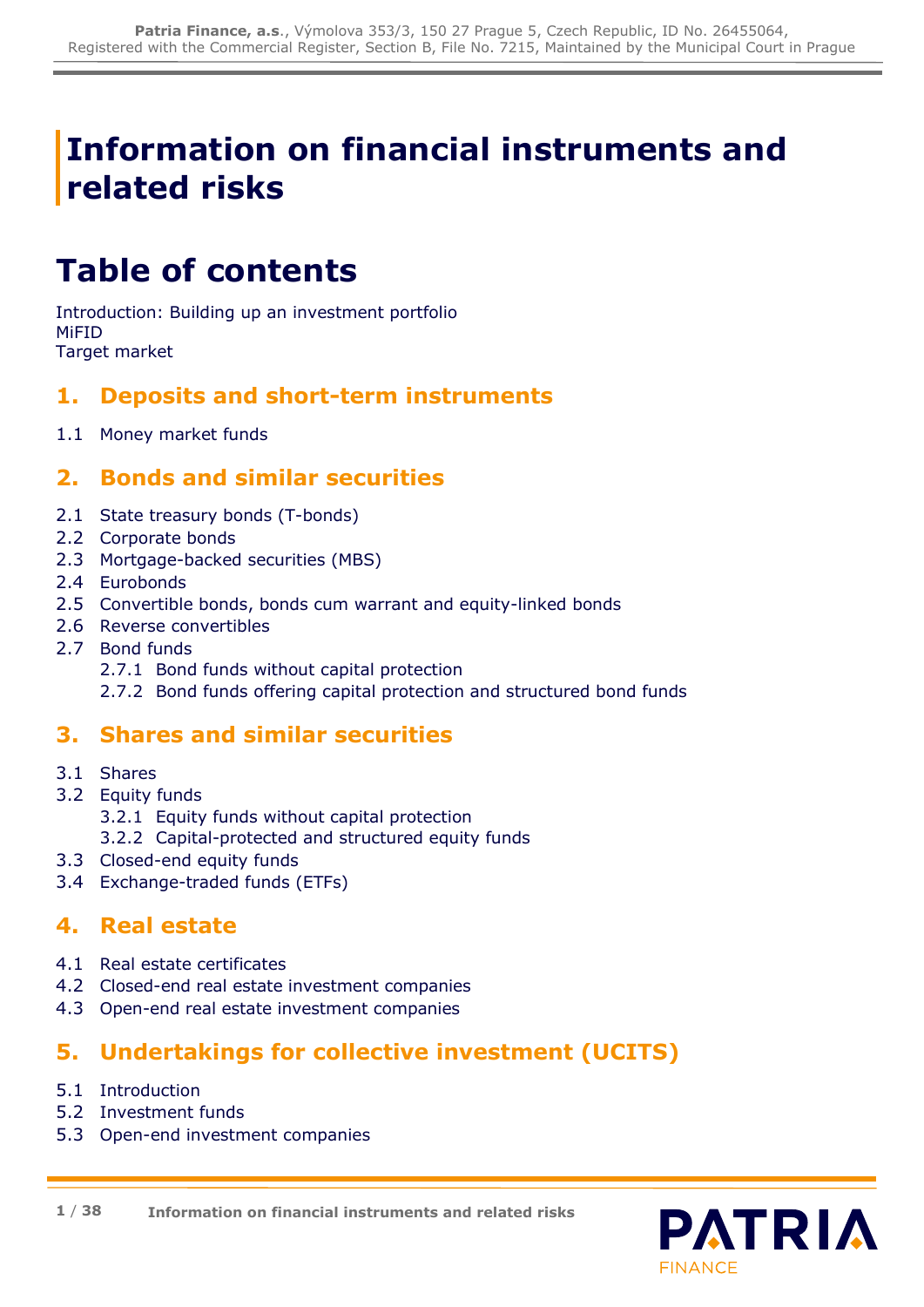# 5.4 Closed-end investment companies

# **6. Derivatives**

- 6.1 Introduction
- 6.2 Options
- 6.3 Warrants
- 6.4 Certificates
- 6.5 Leverage certificates
- 6.6 Swaps
- 6.7 Forwards
- 6.8 Futures
- 6.9 Hedge funds

# **7. Taxation**

# **Introduction: Building up an investment portfolio**

An investment is never entirely risk-free by definition. And there is no such thing as the ideal investment.

For this reason, every investor, depending on the yield strived for, must determine how much risk he or she is prepared to take and once this risk profile has been determined, include different investment products in a balanced investment portfolio. However, risk is not the only decisive factor for the type of investment. Other factors, which make every investment different, have to be taken into consideration: the investment horizon, the availability of funds, interest rates, payable taxes, etc.

The economy experiences periods of large-scale or small-scale growth and downturns. Investments in the form of shares, bonds and liquid assets are influenced by these periods in different ways, so certain financial assets will perform better than others. The ratio between shares, bonds and liquid assets in a portfolio therefore has to be adapted on an ongoing basis to the conditions in the financial market.

The ratio of assets in a portfolio is known as the spread. To achieve a good spread, investors have to say how much they can invest in shares, bonds, short-term deposits or other instruments.

They must also take account of the tax aspect and of future investments in order for investors to be able to integrate them in the existing portfolio. Account also has to be taken of which stock exchange, share or sector offers the best prospects and which currencies show potential to rise or fall in relation to their national currency. Investors will also have to ensure that their money is distributed over a sufficient number of markets and securities.

This brochure provides a brief introduction to various investment instruments offered by Patria Finance ("Patria") to its customers. To make it easier for you to find your way around, we have grouped these instruments according to the type of underlying asset: short-term fixed-income, long-term fixed-income, shares and so on. Then, for each category of investment instrument, we have set out the major features, strengths and weaknesses. You can use this as a basis for weighing up the risks attached to the various instruments and for making your choice.



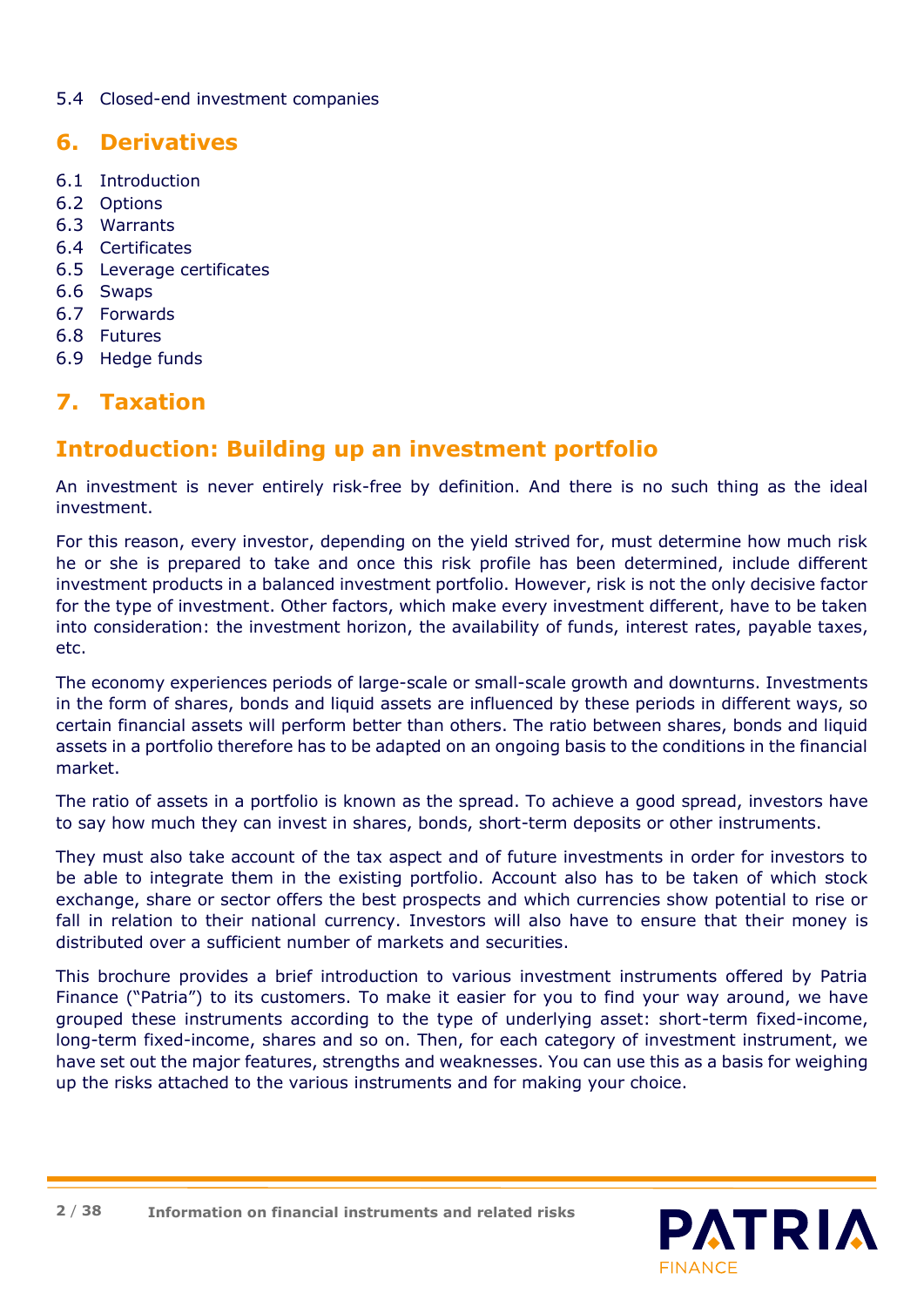The risk attached to an investment may come from various factors. Among the most important risks are market risk, borrower risk and liquidity risk. A summary of the possible risks and their definitions are provided in the following points:

- Market risk is reflected by major interim price fluctuations. This could be due to currency movements (currency risk), but also to interest-rate fluctuations (interest-rate risk) or stockmarket fluctuations (market risk).
- Borrower risk or credit risk is the possibility that a company or issuer will fail to fulfil its obligations duly and on time. In most cases, this will be because of the borrower's poor financial health or imminent bankruptcy.
- Liquidity risk is the risk that a security may prove difficult to sell prior to its maturity.
- Currency or exchange risk is the risk that the value of an investment will be affected by changes in exchange rates.
- Interest-rate risk means that the value of an investment will be affected by movements in market interest rates.
- Inflation risk is the risk that the value of an investment will be affected by a sustained increase in the general level of prices.
- The risk dependent on environmental factors is the risk that the value of an investment will be affected by environmental factors, such as the tax regime.
- Operational risk is the risk of loss due to the insufficiency or failure of internal processes, persons and systems or to external events. Examples include incorrect booking or settlement, remitting funds to a different account or errors in the support systems.

Spreading your bond portfolio over several issuers will reduce credit risk considerably, while diversification over several currencies will reduce the currency risk you are exposed to. Interestrate risk can be reduced in turn by including money market investments in the respective portfolio.

How much risk you decide to accept depends on a number of factors, especially subjective ones. One of these is the degree or risk aversion. Other factors include personal investment horizon or the period for which money can be tied up. However, it generally holds that investors are only prepared to accept more risk if they can expect a higher return as a result. For this reason, the expected return on the various investment instruments is also dealt with in this brochure. This brochure has been written to help you better assess the opportunities and risks associated with the various investment instruments and should help you with your future investment decisions.

We warn that prices, yields, appreciation, performance or other parameters of individual Investment instruments reached in the past are in a no way indication or guarantee of future prices, yields, appreciation, performance or other parameters of these or similar individual Investment instruments and these prices, yields, appreciation, performance or other parameters of individual Investment instruments, which are, or which might be, subject of orders of the client might change (rise or decline) and therefore their performance can be only anticipated and not guaranteed and payback of the amount of money invested might not be guaranteed as well.

# **MiFID**

The Markets in Financial Instruments Directive (or MiFID) is a European Directive relating to a number of investment services in respect of financial instruments.

MiFID aims to promote greater competition on the financial markets by removing obstacles to the cross-border movement of securities and by abolishing the monopoly of regulated stock exchanges. It also aims to further expand the protection rules for those customers trading in financial instruments.

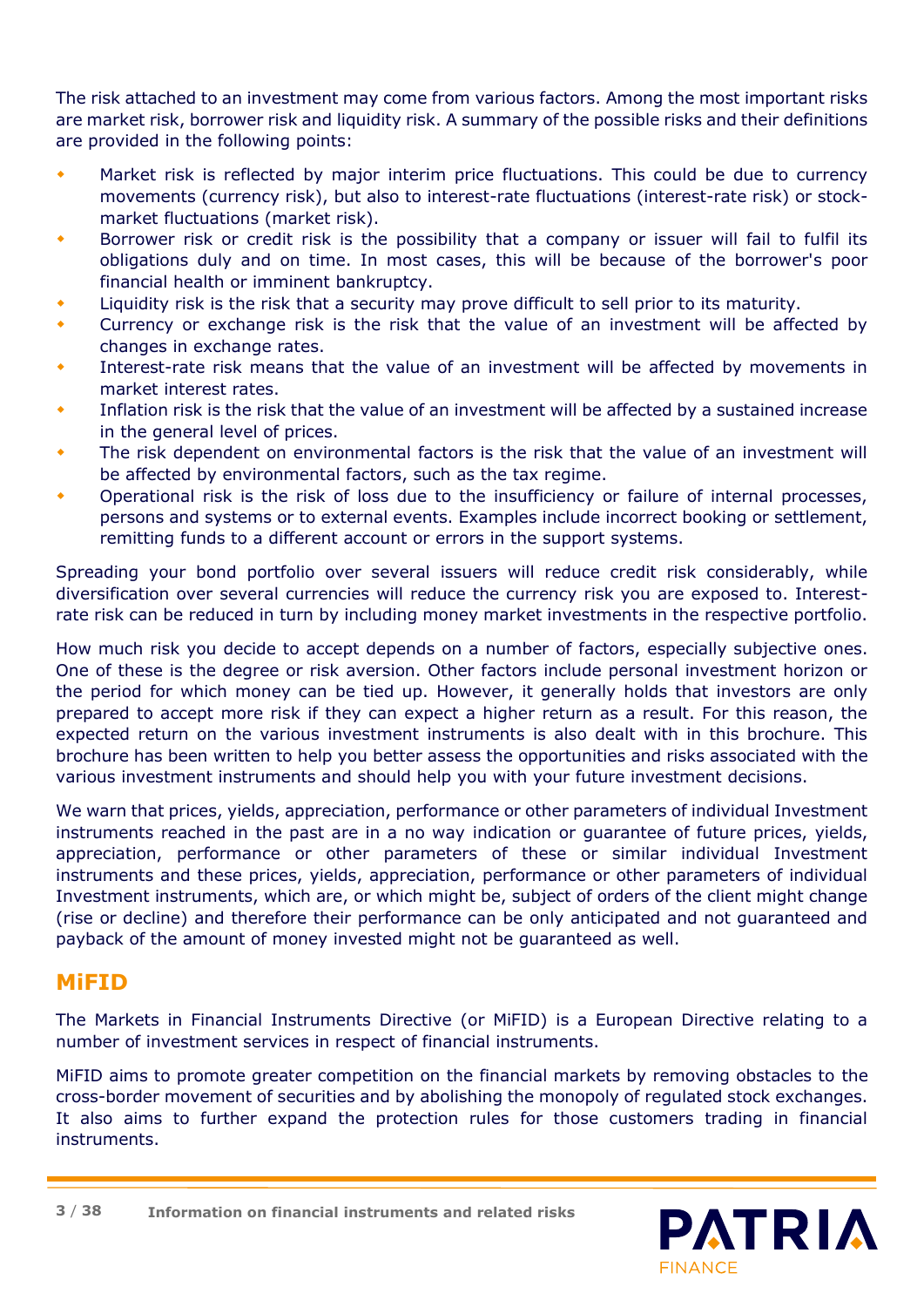One of the protection rules concerns the obligation to provide information. Customers must be sufficiently informed about the nature of, risks and relevant target market associated with the financial instruments on offer. Information if the financial instrument is intended for retail or professional customer is being also included. Patria provided this information in the past and will continue to do so in the future.

This brochure has been updated to include MiFID and its products, but still also provides information about investment instruments in general.

The following is a complete overview of Patria's main investment instruments and products. For more detailed information, please do not hesitate to contact us.

NB: This brochure has not be conceived to show which strategy or spread is best. There are too many personal factors in play when investing, and these have to be taken into account when determining the risk profile. If you are interested in this area, however, we will be pleased to provide further assistance.

# **Target market**

All types of following financial instruments are intended for retail customers, professional customers and eligible counterparties (according to document [Classification of Clients\)](https://cdn.patria.cz/Kategorizace-zakazniku.en.pdf) from target market point of view. In case the manufacturer of particular financial instrument (or Patria as a distributor) defines that this instrument is intended only for professional customers or eligible counterparties, this information will be provided within the information documents related to financial instrument (e.g. prospectus, KID, term sheet).

# **1. Deposits and short-term instruments**

# 1.1 **Money market funds**

# A. Description

Money market funds invest in safe, short-term instruments with an average maturity of less than one year, such as time deposits, treasury certificates and short-term bonds. The investment strategy is always set out in the security prospectus. Some money market funds invest in Czech korunas or euros, others in foreign currencies. This product is intended for both individuals and corporate entities to appreciate available funds on the domestic and foreign financial markets. The recommended investment period is 1 to 2 years.

Money market funds may be incorporated under Czech or foreign law (e.g. Luxembourg law).

# B. Strengths

Because money-market funds pool large amounts from investors, individuals investing in these money market funds may obtain advantageous investment conditions and thus a higher return.

Through money market funds, individual investors can invest indirectly in instruments to which access would otherwise be difficult.

Money market funds are suitable for conservative investors and for anyone wishing to deposit their money for a shorter period time. They achieve stable returns at very low risk. Their returns are usually higher than interest on savings accounts and time deposits.

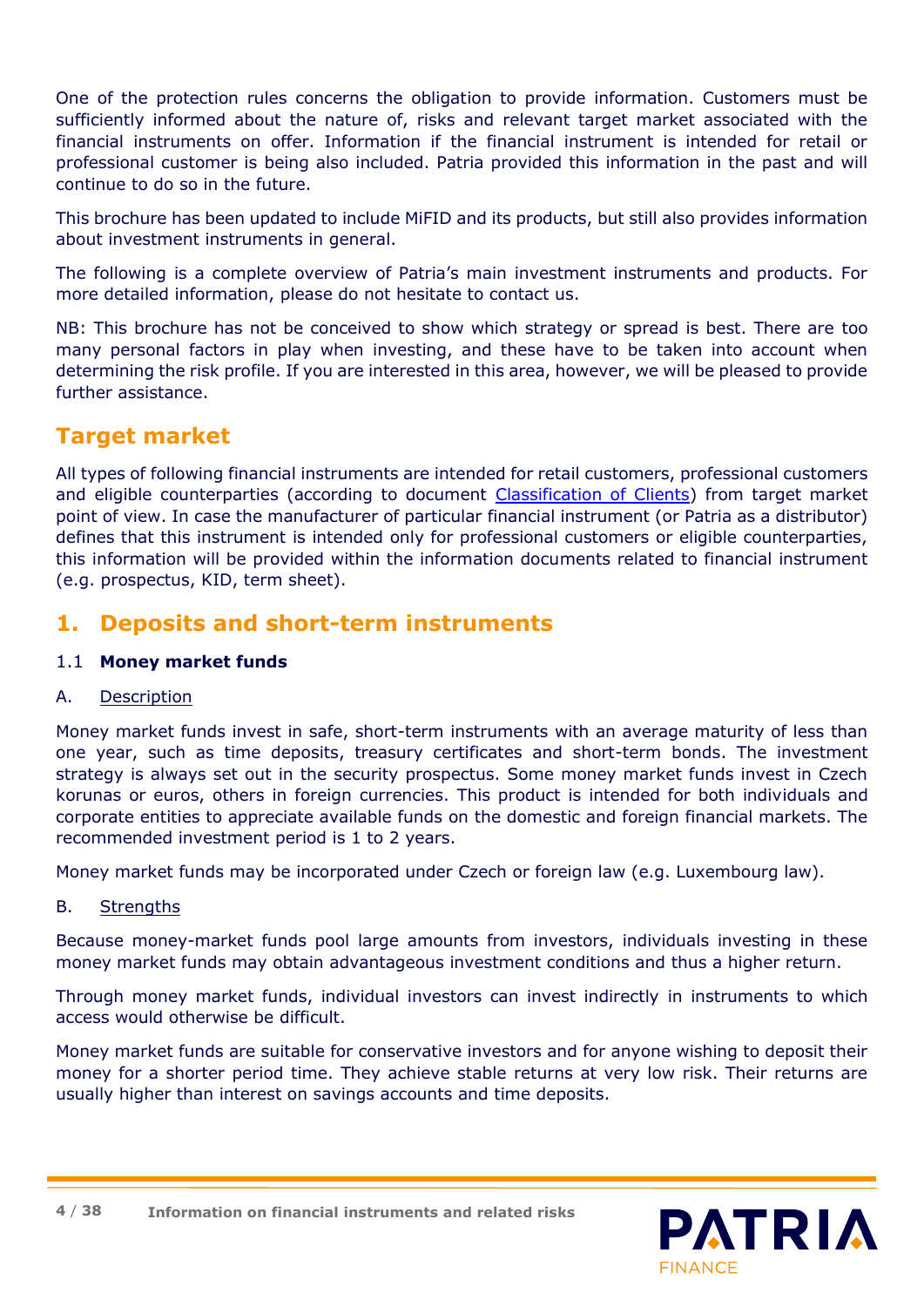### C. Weaknesses

Investing through money market funds usually attracts higher charges.

D. Risks

| 1. | Credit risk        | Low, moderate to high, depending on the investment strategy of<br>the fund and its manager.                                                              |
|----|--------------------|----------------------------------------------------------------------------------------------------------------------------------------------------------|
| 2. | Liquidity risk     | Low. Due to the specific short-term nature of the investments,<br>money market funds are generally a very liquid investment.                             |
| 3. | Currency risk      | None for financial instruments denominated in Czech korunas. Low,<br>moderate to high, depending on exchange rate movements against<br>the Czech koruna. |
| 4. | Interest-rate risk | Low, moderate to high. The net asset value ("NAV") can drop<br>briefly, but only if there is a steep interest-rate rise.                                 |

# **2. Bonds and similar securities**

- 2.1 State treasury bonds
- 2.2 Corporate bonds
- 2.3 Mortgage-backed securities (MBS)
- 2.4 Eurobonds
- 2.5 Convertible bonds, bonds cum warrant and equity-linked bonds
- 2.6 Reverse Convertibles
- 2.7 Bond funds
	- 2.7.1 Bond funds without capital protection
	- 2.7.2 Bond funds offering capital protection and structured bond funds

# 2.1 **State treasury bonds (T-bonds)**

A. Description

A bond is a fungible security with the right to payment of the due amount and the issuer's obligation to satisfy this right. By purchasing a bond, the buyer is lending the bond issuer a certain amount under the terms and conditions specified in connection with the bond issue. The issuer is legally bound to pay an annual or semi-annual coupon payment and redeem the nominal value upon maturity of the bond. Coupon payments are due at annual or semi-annual intervals from the issue date. Bonds are even issued with a maturity period of a number of decades.

The largest bond issuer in the Czech Republic is the Czech Republic itself. Czech treasury bonds are fixed-income securities in Czech korunas and are intended for individual investors. These bonds are usually issued with a term of 3, 5, 10, 15 and 30 years with a fixed interest rate in book-entry form on bearer.

The coupon and maturity of the state T-bonds are fixed in advance by the Ministry of Finance of the Czech Republic. Treasury bonds are sold on the domestic market through auctions. In line with valid legal regulations, auctions have to be technically safeguarded by the Czech National Bank. State Tbonds are sold on the primary market only to direct participants in the auctions. Each participant pays the price indicated in their order, i.e., all the bonds are not sold for the same price. Such auctions are called "American auctions".

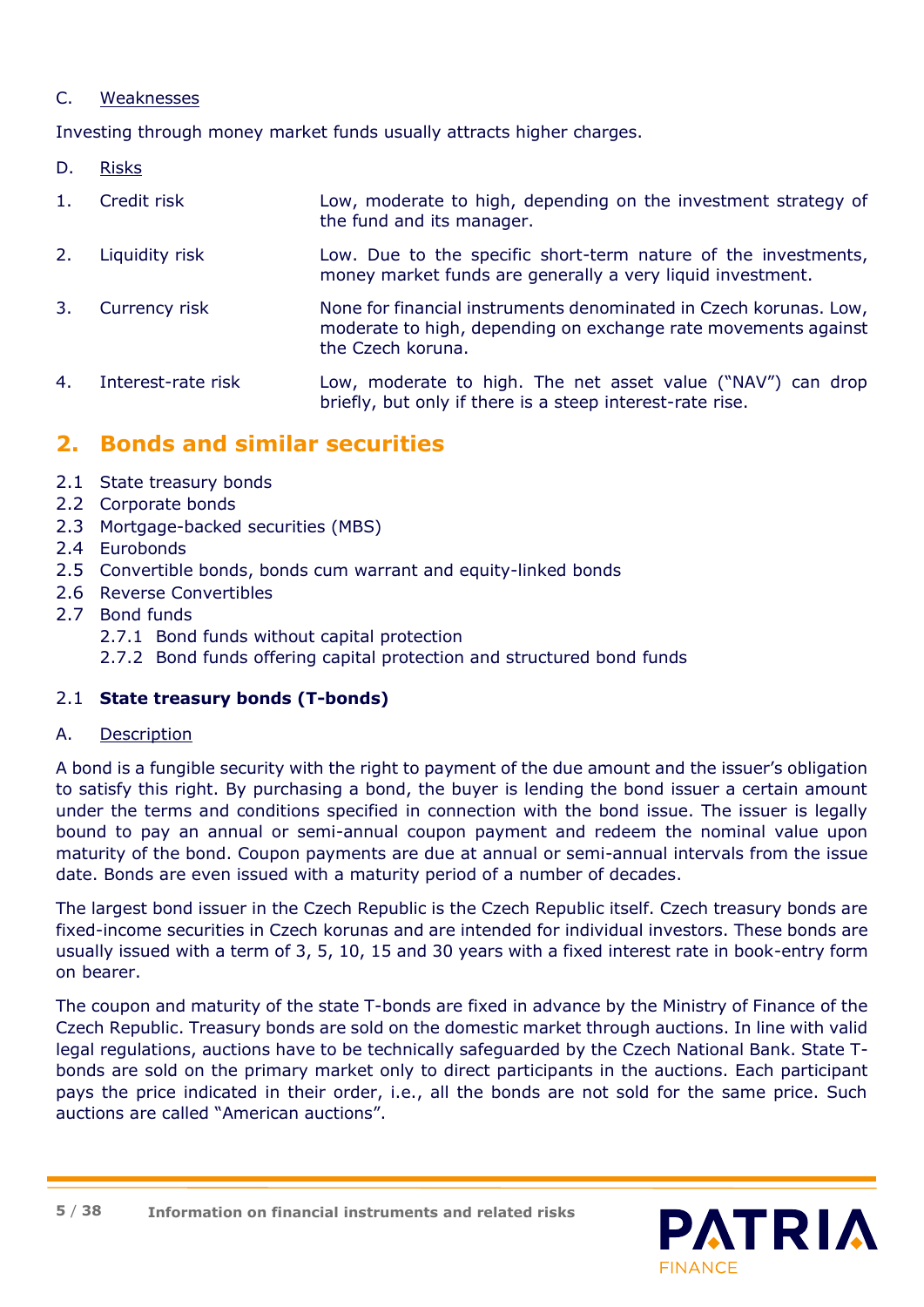Czech T-bonds cannot be redeemed before maturity.

State T-Bonds are listed on the stock exchange.

#### B. Strengths

Definite yield, known in advance. Generally, slightly higher than for time deposits at banks.

Relatively reliable guarantee. The issue, yield and redemption conditions are determined in advance and guaranteed by the issuer, i.e. the state.

#### C. Weaknesses

It is only possible to subscribe to state T-bonds a certain number of times a year when new securities are issued. They can, however, always be bought and sold on the secondary market.

If market interest rates rise, the price of existing state T-bonds on the secondary market will go down.

Since state T-bonds generally have a comparatively long term to maturity, the purchasing power of the invested capital will diminish due to inflation. The higher the rate of inflation and the longer the term to maturity, the greater the currency erosion. This may be offset by the nominal interest rate if higher than the average inflation rate over the life of the state T-bond.

The market price of a bond fluctuates over time. Therefore, over the course of the investment, an investor can upon the sale of his position also suffer a loss that he would have not incurred had he held on to the bond until maturity.

#### D. Risks

- 1. Credit risk OECD members used to be considered the best debtors with practically no risk. Due to market developments, however, the above is no longer true; therefore, there may be a relatively high borrower risk even in the case of state T-bonds.
- 2. Liquidity risk Although state T-bonds are listed on the stock exchange, a certain liquidity risk can exist because the state T-bond market is not as deep as, for example, certain equity shares (see below).
- 3. Currency risk None for state T-bonds denominated in Czech korunas. Low, moderate to high risk, depending on the movement of the Czech koruna exchange rate.
- 4. Interest-rate risk Low for state T-bonds with a term of < 3 years, moderate for state T-bonds with a term of between 3 to 5 years, and high for state Tbonds with a term of > 5 years. Investors will incur a loss if market interest rates are higher than the nominal bond rate when the bond is sold on the secondary market. Investors will, nevertheless, realise a gain if the market interest rate is lower than the nominal bond rate. Nominal interest rates are also affected by the expected inflation rate.

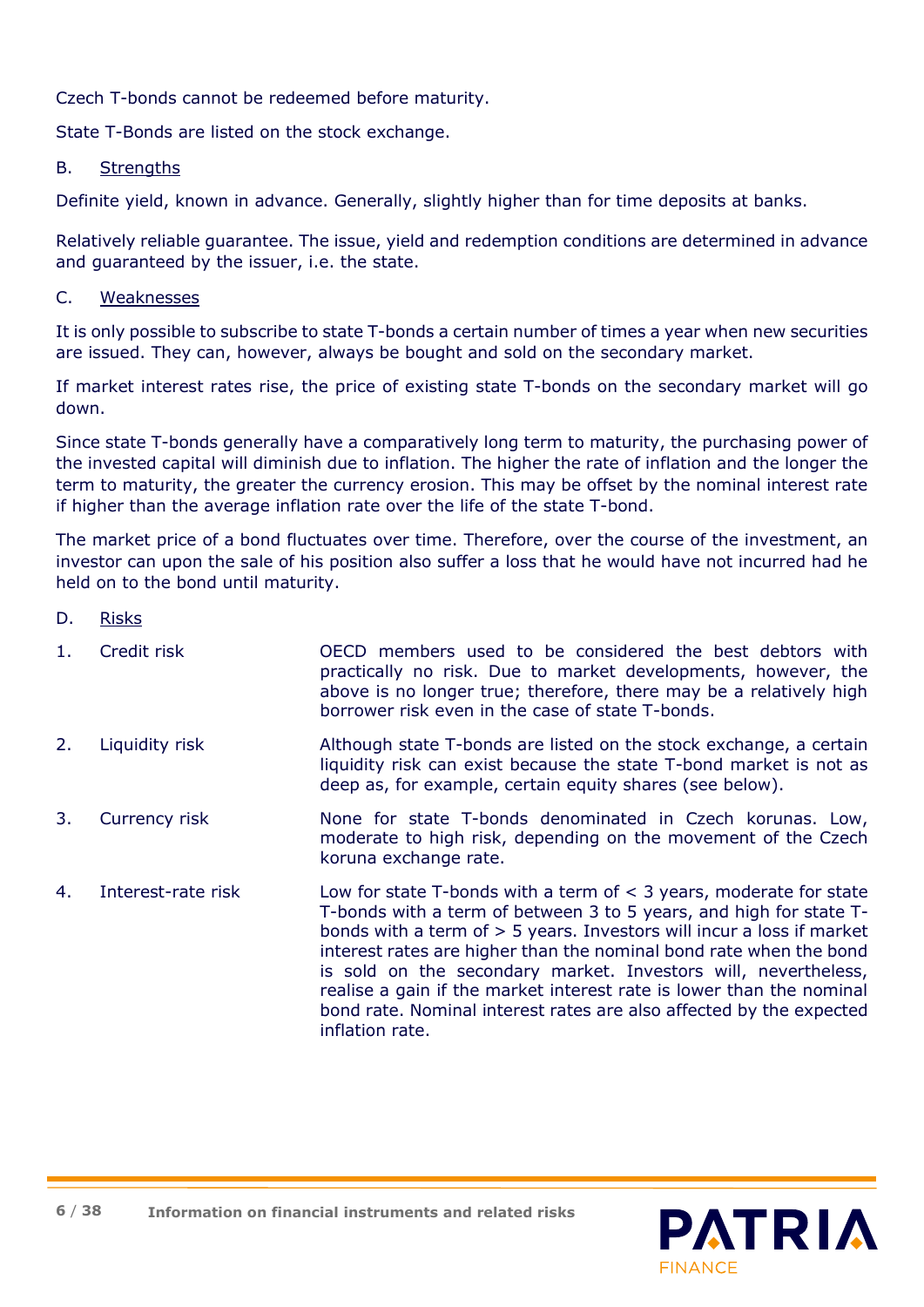# 2.2 **Corporate bonds**

#### A. Description

Large corporations and banks in particular choose to issue bonds as a way of obtaining funds. The quality of an issuer is assessed by specialist firms – rating agencies – which evaluate the default risk on the basis of a range of criteria. These include the company's business, its financial structure, the country's financial and economic situation, and the sector in which the company is active. Rating agencies use a scale from AAA (prime debtors) through AA, A, BBB, BB and so on to C (very low).

Companies with a rating of AAA to A inclusive are considered to be of good quality. If a bond offers an unusually high yield, this will generally be offset by the issuer's/debtor's low credit rating, which is tied directly to expectations that the issuer will fully meet its financial obligations under the issue. In other words, high-yield bonds entail a higher risk. Bonds offer interest that is usually calculated on the nominal value and payable on the predetermined payment dates. The interest rate and payment date of the coupon are set at the time of issue.

Most bonds may be redeemed at maturity. Sometimes bonds may be redeemed prior to maturity. This may occur by the issuer buying them back on the stock market or by lottery (in the case of lottery loans) or through the exercise of a call option. These possibilities must be stipulated at the time of issue, however. Perpetuity bonds are not redeemable but pay a steady stream of interest forever. Ordinary bonds have a fixed maturity and offer a fixed rate of interest throughout their life.

Corporate bonds may be subordinated, which means that if the issuer enters liquidation or an insolvency decision or other similar measure is issued, the receivables tied to them will be satisfied only after all other receivables are satisfied, with the exception of receivables with the same or similar condition of subordination. The fact that a bond is a subordinate bond has to be clearly indicated on the bond certificate or in the register of book-entry bonds and in all materials used to promote such bond.

Bonds may have a call option, meaning the issuer can redeem the loan early at a fixed price and on a set date. This option is usually resorted to if the market interest rate for which the issuer is able to refinance itself at that time is lower than the bond rate.

#### B. Strengths

Definite yield, known in advance. The yield on corporate bonds is usually higher than that on state T-bonds and savings certificates, to make up for the higher credit risk.

Good negotiability on the secondary market, especially in the case of issues with longer maturity, which are, with regard to their greater rate of risk, the most volatile and, therefore, the most interesting for traders.

#### C. Weaknesses

Limited possibility for diversification. The market in domestic corporate bonds issued by private companies is not very well developed.

The market price of a bond fluctuates over time. Therefore, over the course of the investment, an investor can upon the sale of his position also suffer a loss that he would have not incurred had he held on to the bond until maturity.



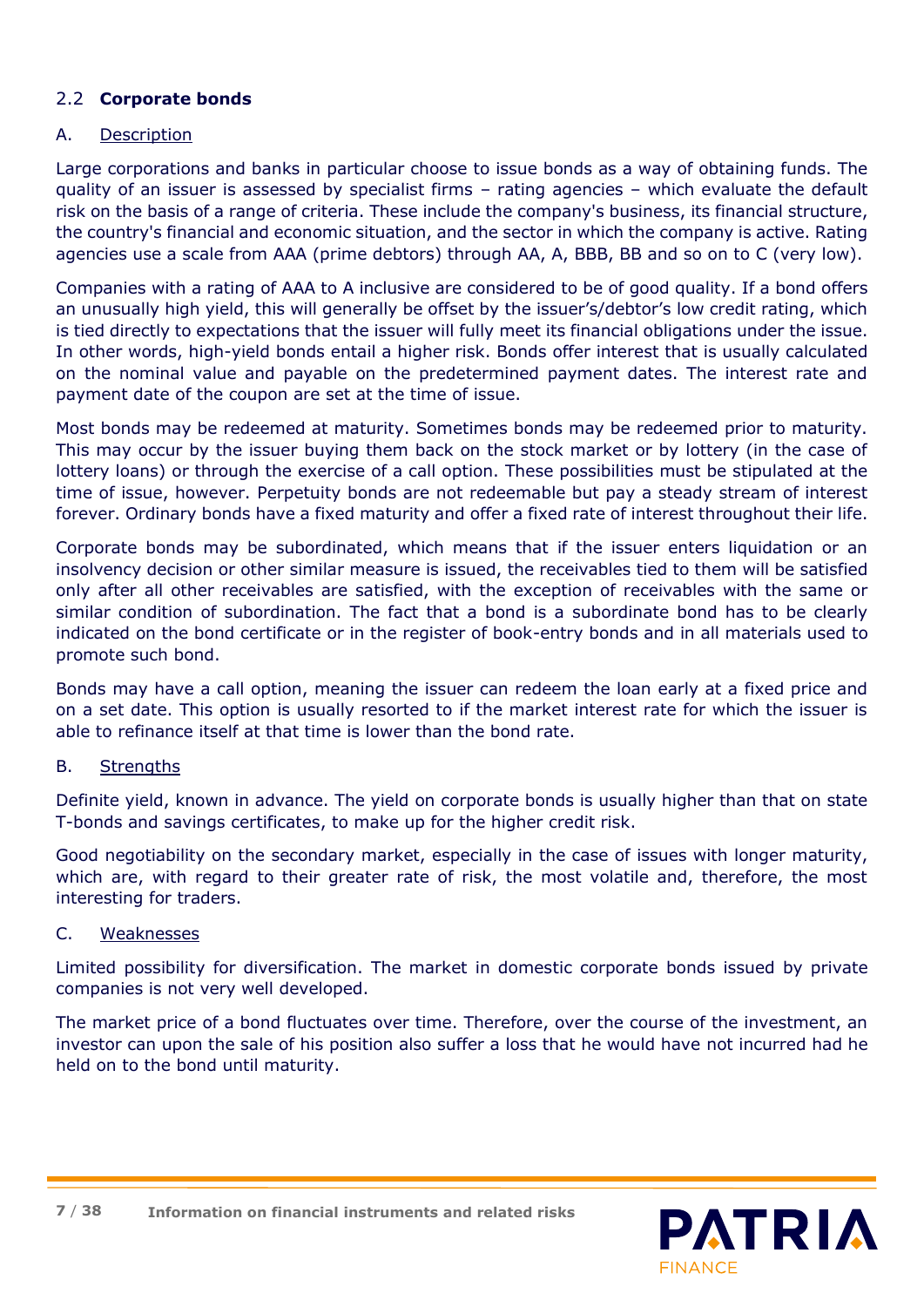- D. Risks
- 1. Credit risk Low, moderate to high. Depends on the quality of the issuer: the higher the rating, the lower the risk. Firms active in this market usually have a good reputation, but rating agencies are not infallible and sometimes make mistakes. 2. Liquidity risk **Moderate to high. The secondary markets tend not to be**
- institutionalised. The higher the number of bonds issued, the lower the risk. Market liquidity risk is the risk of loss in the case of low liquidity of the financial instruments market, which prevents quick liquidity of positions, thereby reducing access to funds.
- 3. Currency risk None for securities in Czech korunas. Low, moderate to high, depending on the exchange rate movement against the Czech koruna.
- 4. Interest-rate risk Low for loans with a term of < 3 years, moderate for loans with a term of between 3 and 5 years, and high for loans with a term of > 5 years. This concerns the risk of a drop in the fair value of a bond should interest rates rise. The price of a bond on the secondary market thus varies with interest-rate fluctuations. Investors may incur a loss if the bond is sold prior to maturity. Nominal interest rates are also influenced by the anticipated inflation rate.

# 2.3 **Mortgage-backed securities (MBS)**

# A. Description

Mortgage-backed securities (MBS) are bonds issued by mortgage banks with the aim of obtaining the funds necessary to provide mortgages. The face value and value of respective yields from MBS are fully covered by debts from mortgages, which do not exceed 70% of the price of the pledged real estate. Existing alongside to the concept of proper coverage, is the concept of alternative coverage exists. Only highly liquid and prime resources (such as cash, government bonds or deposits with the CNB) can be considered alternative coverage.

Mortgage-backed securities can only be issued by a bank (the issuer of mortgage-backed securities). An issuer of mortgage-backed securities is obliged ensure sufficient coverage of obligations arising from the mortgage-backed securities in circulation, so that the sum of receivables arising from mortgage loans or parts thereof (serving as proper coverage) and the total alternative coverage does not fall below the total amount of obligations arising from all the mortgage-backed securities on the market issued by the issuer.

# B. Strengths

A conservative investment instrument suitable for investors seeking alternatives to time deposits. MBS are usually publicly tradable – either through a public market organiser or through a broker (or brokers) stipulated by the issuer. Yields are known in advance and are fixed. Investors are thus able to plan cash-flow or the risk profile of their portfolios.

# C. Weaknesses

Limited possibility for diversification. Compared to state or corporate bonds, they have a small number of issues on the market. To allow for all benefits of MBS to be enjoyed (some issues have

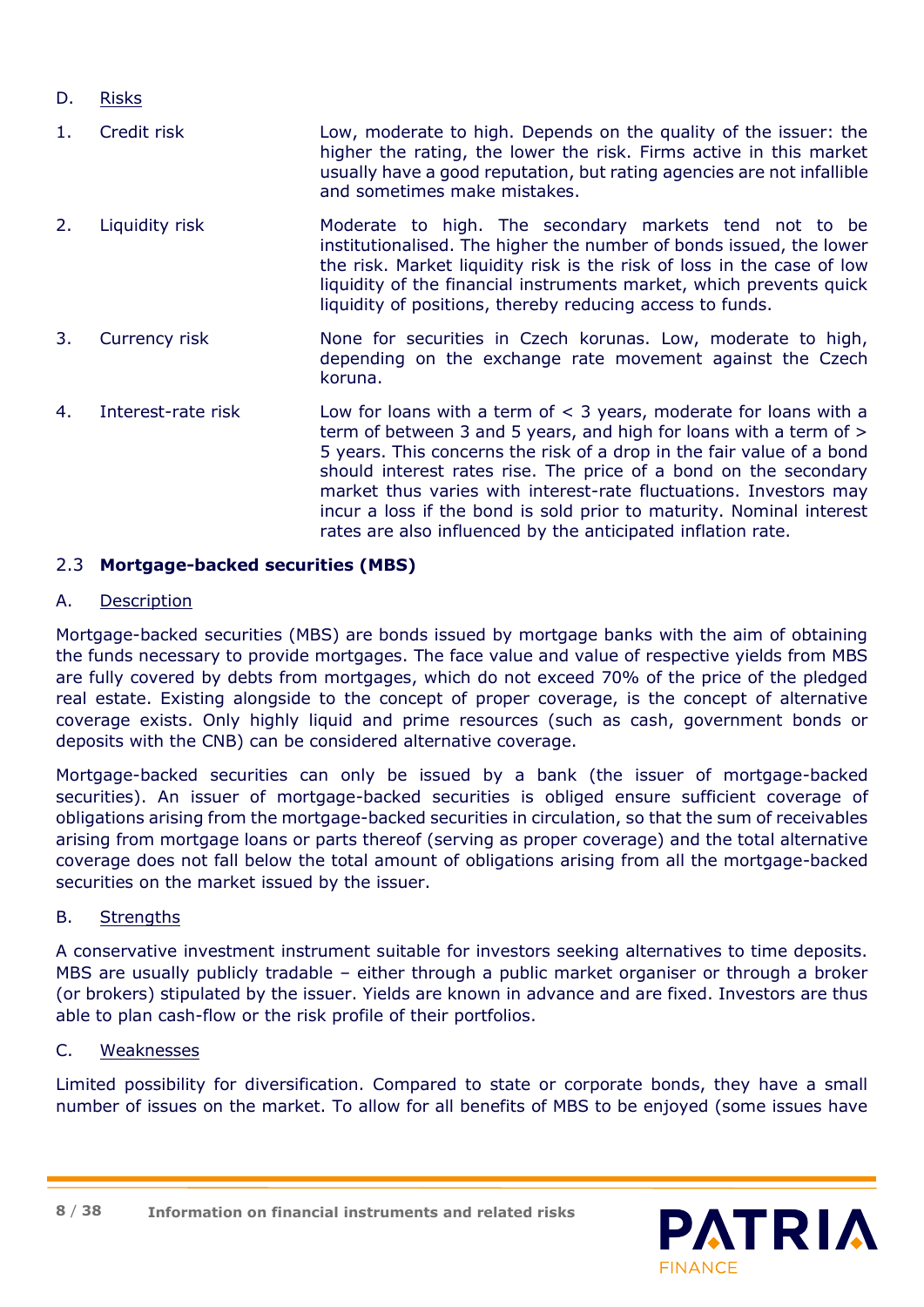the advantage of zero taxation of the coupon or interest income), it is usually necessary to hold them until maturity.

- D. Risks
- 1. Credit risk Low to moderate. Under the law, MBS can be issued only by a mortgage bank. The credit risk of MBS is also equal to the credit risk of the issuing bank. As payment of the yields and redemption of the face value of MBS are covered by the cash flow from the mortgages, the risk that MBS will not be redeemed is relatively low.
- 2. Liquidity risk Low to moderate. In terms of scope, the MBS segment is a small part of the bond market. The risk is chiefly in the low absolute number of tradable issues. The issuing banks usually offer the possibility of redeeming MBS prior to maturity. The cost of this is usually the margin between the redemption price and the sale price.
- 3. Currency risk **None in the case of MBS issued by a Czech mortgage bank.**
- 4. Interest-rate risk Low for MBS issued with a maturity of < 3 years, average for MBS with a maturity of between 3 and 5 years and high for bonds with a maturity > 5 years. The risk lies in the fact that interest rates are able to influence the value of the investment. The interest-rate risk is thus the loss resulting from a change in the price of the instrument, which is sensitive to interest-rate changes. The price of bonds (including MBS) moves in the opposite direction to interest rates. Should interest rates rise/fall sharply, the price of MBS can fall/rise just as sharply. Should MBS be sold prior to maturity, there is no guarantee that the sale price will be greater than the nominal value of the respective MBS.

# 2.4 **Eurobonds**

#### A. Description

A Eurobond is a bond issued in the capital markets denominated in a currency other than that of the country in which the bond was issued. The debtor may be a country, local government or private company. The issue is usually underwritten by an international bank syndicate and sold to investors who generally reside outside the issuer's country and the country in whose currency the issue is denominated.

Eurobonds may be subordinated, which means in the ranking of creditors they will only be redeemed after ordinary debts and bonds, but before payment is made to shareholders. This distinction is important if the issuer if facing payment difficulties.

There are some special categories of Eurobonds:

Eurobonds with flexible choice of currency denomination: exchange parity – usually between two currencies – is fixed for the entire term of the loan. The issuer may choose the currency at the time of issue and generally also on redemption, based on fixed exchange parity.

Floating-rate Eurobonds (FRNs – floating-rate notes): interest is set for the next period regularly (e.g. every six months for the next six-month period) based on a reference rate in the international money market plus a fixed margin.

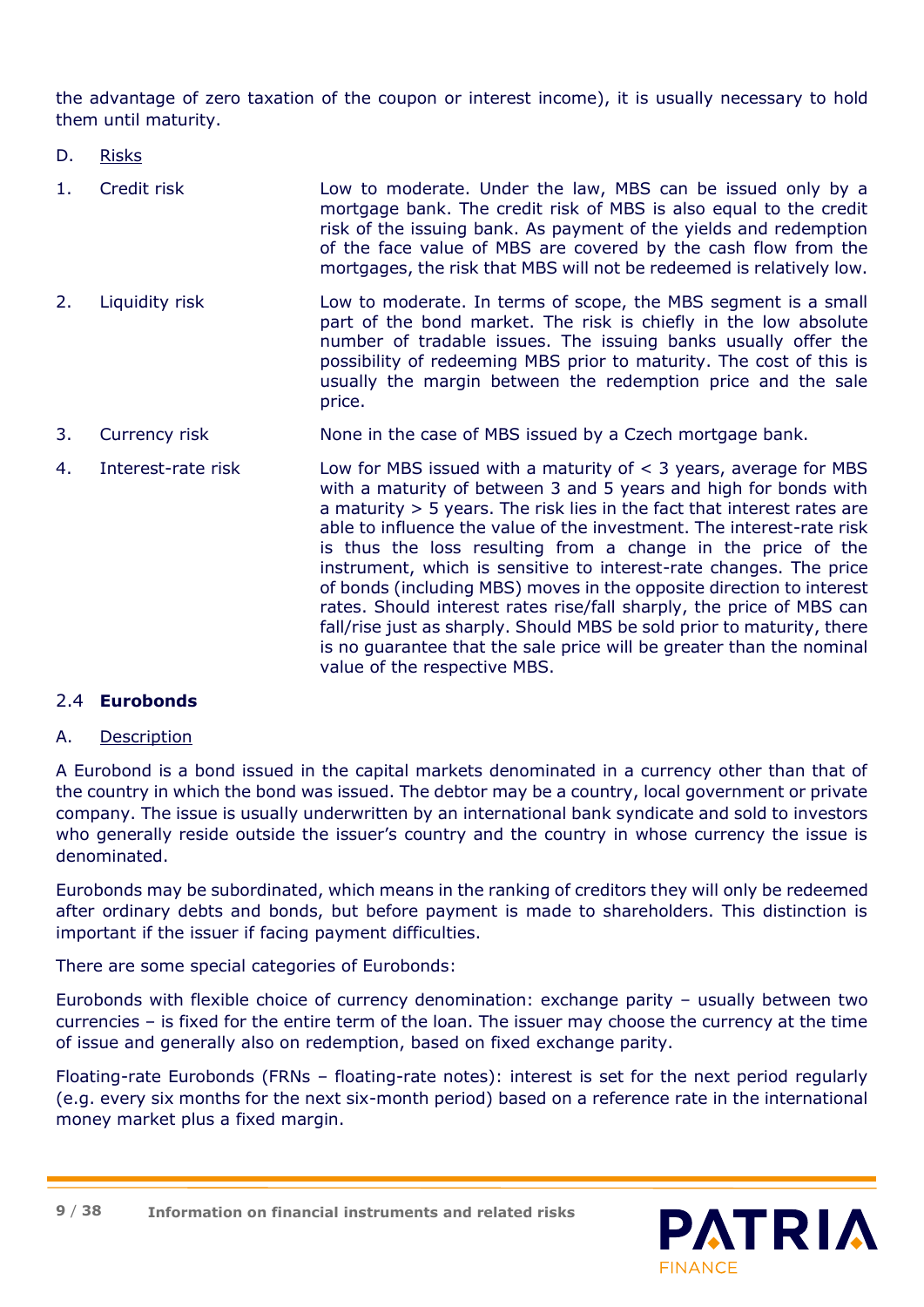Zero-coupon Eurobonds: Eurobonds that do not pay annual interest, but capitalise it until maturity. The issue price is the nominal value, discounted on the basis of the issue date and the fixed interest rate. For instance, a zero coupon bond of 100 EUR at 10% for 10 years will have an issue price of 38.56 EUR. Conversely, we could say that an investment of 38.56 EUR today at compound interest of 10% over 10 years would be worth 100 EUR.

Step-up bonds: Eurobonds for which different coupons are determined in advance for various periods in the life of the loan. Coupons go up in later years. For instance, 3% for the first two years, 6% for years three and four and 9% for the last two years.

Perpetuals: bonds with no fixed maturity date or fixed coupons and no early redemption of capital.

Eurobonds with a call or put option: the issuer (call) or investor (put) has the right to demand early redemption.

Eurobonds may be issued or redeemed at par, above par or below par.

Bonds may have a call option, meaning the issuer can redeem the loan early at a fixed price and on a set date. This option is resorted to if the market rate at that time is lower than the bond rate (see corporate bonds above).

#### B. Strengths

Interest and redemption price fixed in advance (except for FRNs and perpetuals).

Diversification. Since Eurobonds are foreign currency investments, they offer the possibility of spreading the currency risk. Eurobonds may be easily bought or sold on the secondary market, depending on the issue.

#### C. Weaknesses

There is not always an efficient secondary market for Eurobonds. It is difficult to trade Eurobonds in certain currencies (for instance, LUF, AUD, NZD), or those from less well-known or smaller issuers.

Investing in foreign currency involves risks and charges.

- D. Risks
- 1. Credit risk Low, moderate to high. Depends on the quality of the issuer, which is assessed by the rating agencies. The higher the rating, the lower the risk. However, rating agencies give an assessment of the company which is linked to a specific moment in time; they are also not infallible. Ratings may be revised – up or down – during the term of a loan. A downgrading from  $A$  (= higher credit risk) could make it more difficult to sell a Eurobond. Subordinated loans entail a higher risk.
- 2. Liquidity risk Moderate to high. Secondary markets tend not to be institutionalised.
- 3. Currency risk None for securities in Czech korunas. Low, moderate to high, depending on exchange rate movements against the Czech koruna.
- 4. Interest-rate risk Low for short-term bonds and high for long-term bonds. The price of a bond on the secondary market varies with interest-rate

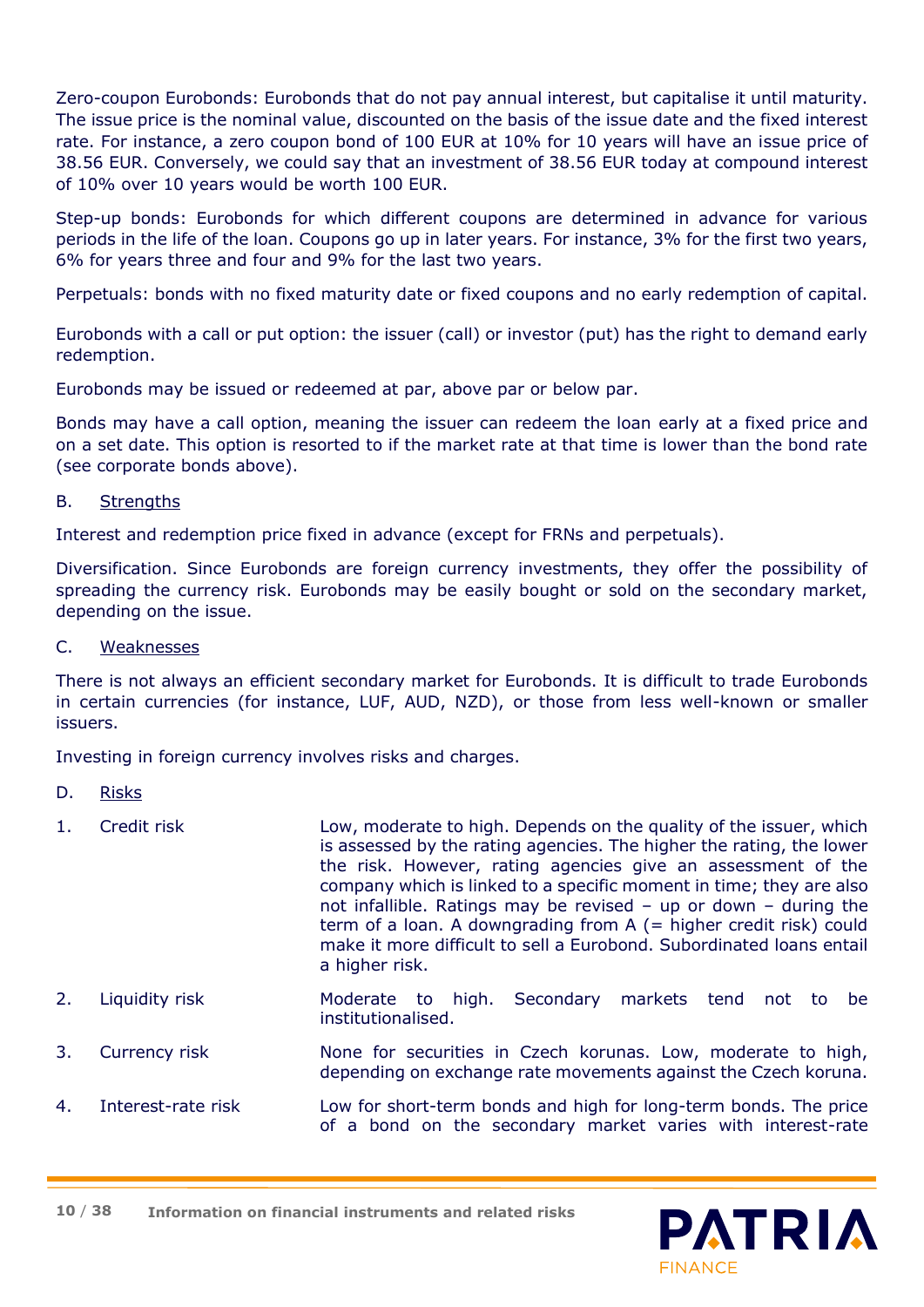fluctuations. Investors may incur a loss if the bond is sold prior to maturity. This is the case if the nominal bond rate is lower than the market rate for the respective bond or security in the same currency that is of comparable quality and has the same remaining term to maturity. If it is lower, investors will realise a gain. The longer the bond's remaining term to maturity and the lower the coupon, the higher the interest-rate risk. Nominal interest rates are also affected by the anticipated inflation rate.

#### 2.5 **Convertible bonds, bonds cum warrant and equity-linked bonds**

#### A. Description

A convertible bond is a bond which may, at the request of the holder, be converted into shares in the company concerned, during a certain period and at conditions determined in advance. If the company issues different classes of shares, the types of shares to which the bonds can be converted must be specified.

The conversion price  $-$  i.e. the price at which bonds may be converted into shares  $-$  is determined in advance. The conversion price is generally expressed as the nominal value of the bond divided by the number of shares to which holders are entitled when they exercise their conversion right.

With automatically convertible bonds (ACBs), investors have a choice between conversion and redemption of the bond loan, but it they opt for conversion, their bonds must be converted on a predetermined date. However, investors may opt for early conversion.

The coupon yield offered is lower than for conventional bonds in the same currency, with the same term to maturity and comparable credit risk. The reason for this is that the option (warrant) price is included in the price of the bond and its yield. A definition is provided in the text below.

Bonds cum warrant are bonds accompanied by an option (warrant), which gives holders the right to subscribe to one or more shares in the same company within a predetermined period and at conditions fixed in advance. The bonds and warrants are traded and listed separately on the stock exchange. In this they differ from convertible bonds. Upon conversion, a convertible bond ceases to be a bond and becomes a share. When an option (warrant) is exercised, the holder acquires a share and the bond continues to run.

There are various types of equity-linked bonds. Depending on its specific characteristics, this investment instrument is also like an indirect investment in shares, and not just a fixed-income investment. The coupon yield is lower than the market yield, often even considerably lower. Investors usually invest in bonds with capital protection, which means they always recoup their initial investment. Investors therefore share in gains in the index or shares to which the bond is linked, but not in possible losses.

#### B. Strengths

Depending on the formula, holders have the advantage of a fixed (minimum) yield.

These instruments entitle investors to benefit from the rise in the price of a share or share index, but do not require them to share in any loss. This does not apply to ACBs.

#### C. Weaknesses

The interest paid to investors is lower than the yield on ordinary bonds.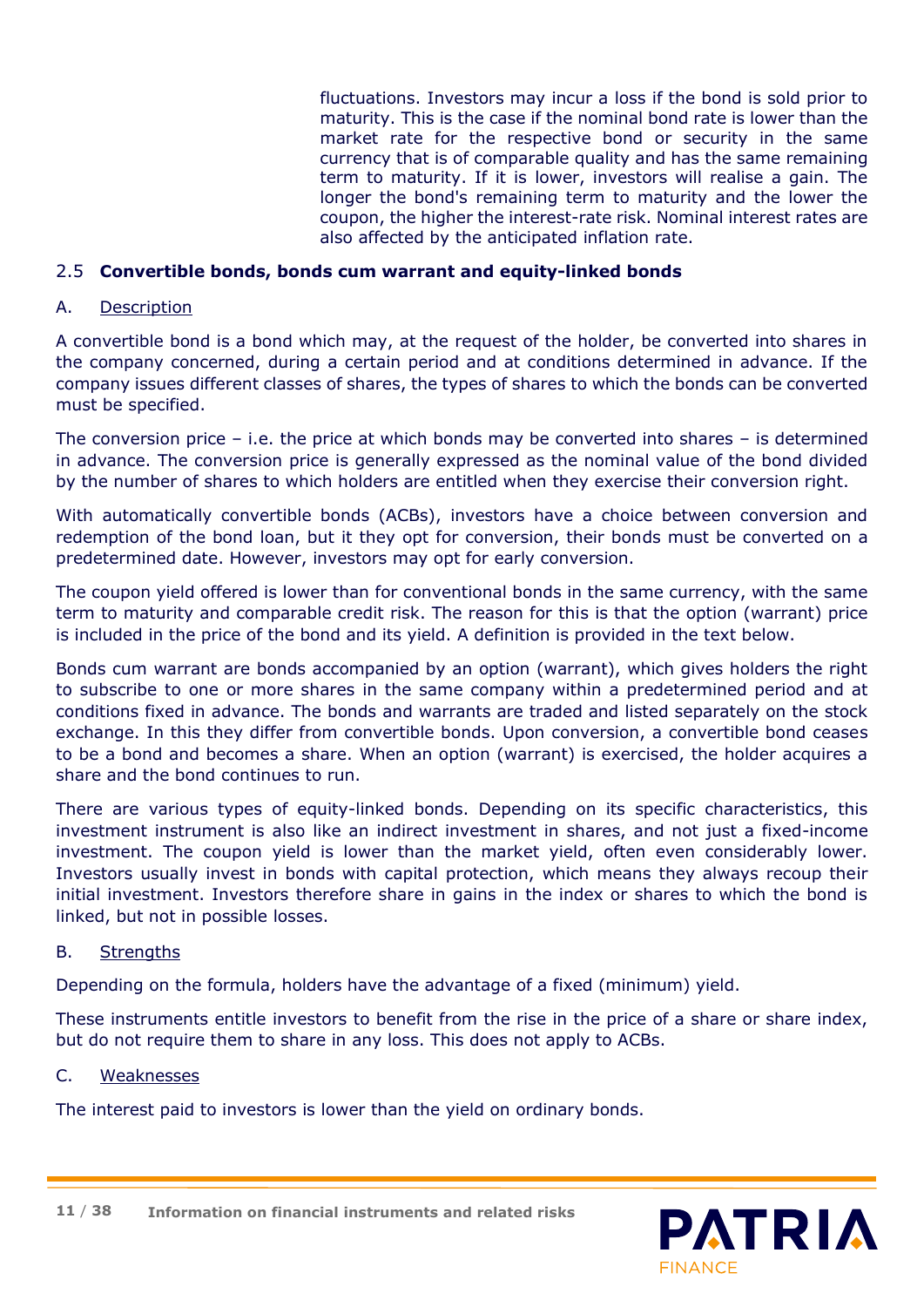Although there is a secondary market, these bonds are usually not easily negotiable.

- D. Risks
- 1. Credit risk Low, moderate to high. Depends on the quality of the issuer, which is assessed by rating agencies. The higher the rating (e.g., AAA), the lower the risk.
- 2. Liquidity risk Moderate. This risk can be higher, since the secondary market in investments of this kind is generally limited.
- 3. Currency risk **None for securities in Czech korunas. Low, moderate to high,** depending on exchange rate movements against the Czech koruna.
- 4. Interest-rate risk Low for short-term convertible bonds to high for long-term convertible bonds. These investment instruments are more subject to interest-rate risk than Eurobonds are. This means that they are also more affected by the anticipated inflation rate.
- 5. Price volatility Low, moderate to high, as the price of these investment instruments is affected by the volatility of the price of the underlying shares.

#### 2.6 **Reverse convertibles**

#### A. Description

Reverse convertibles owe their name to the fact that their features are the reverse of those of a standard convertible bond. It is the issuer rather than the investor which has the option of redeeming the loan in cash or shares at maturity at the price agreed at the time of issue.

Issuers will take the latter option if the price of the offered share is quoted below the conversion price at the time of maturity. To offset this risk of a capital loss, investors receive a high rate of annual interest (standard convertible bonds: a low rate).

Reverse convertibles may also be linked to a stock market index. If the index does not go down in value during the term to maturity of the reverse convertible, investors will recoup 100% of their invested capital. In addition, they will receive a high annual interest rate. On the other hand, if the index is lower at maturity than at the start, investors will receive 100% of their capital at maturity less the percentage by which the index has gone down. In that event, the loss is (partially) offset by the high coupon.

# B. Strengths

Holders of reverse convertibles receive a high coupon for a relatively short investment period.

#### C. Weaknesses

There is a risk of a (possibly sizeable) capital loss if the share price or the underlying index falls.

These bonds are not easily negotiable on the secondary market.

#### D. Risks

1. Credit risk Low, moderate to high. Depends on the quality of the issuer, which is assessed by rating agencies. The higher the rating, the lower the risk.



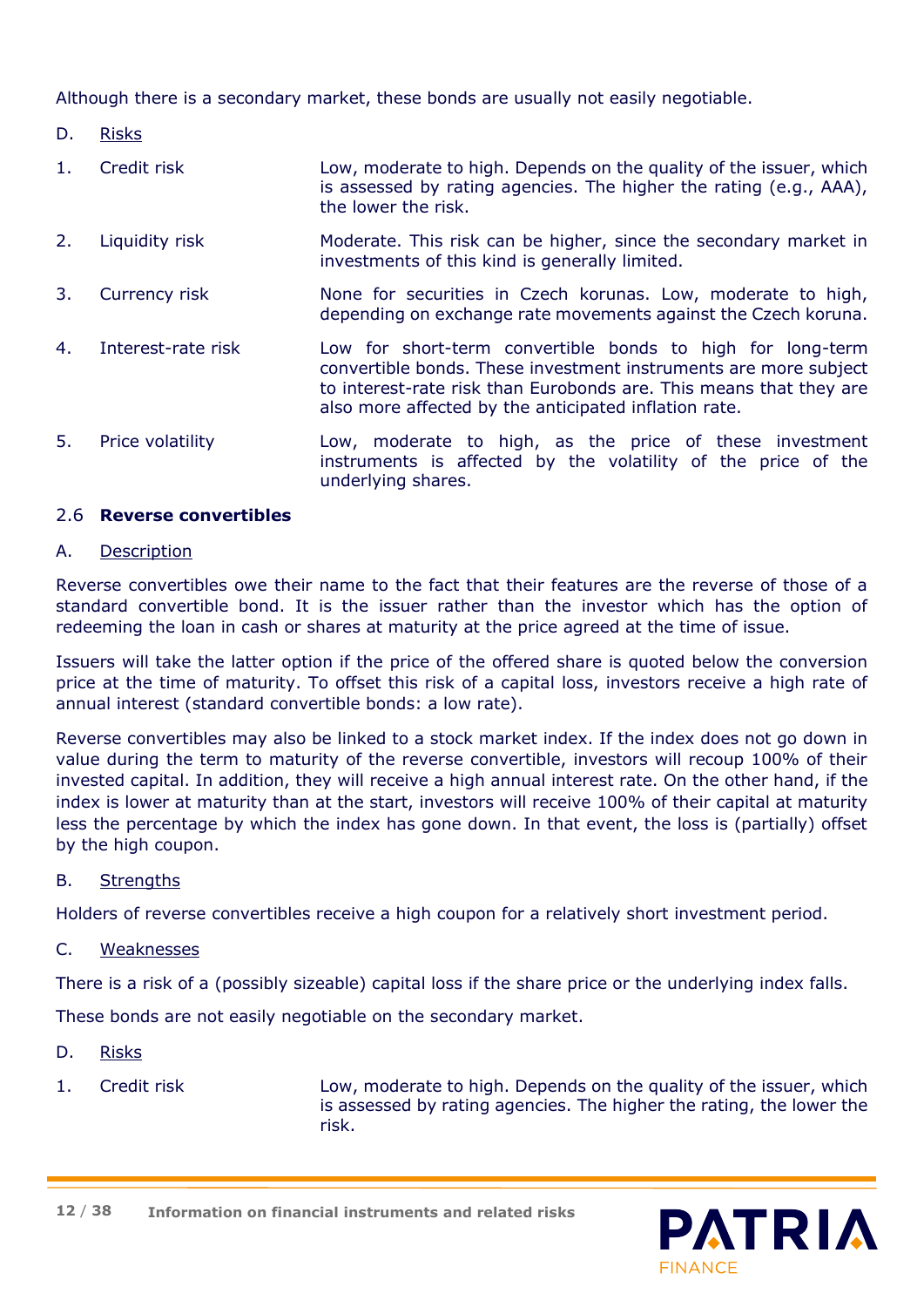| 2. | Liquidity risk     | High, since the secondary market in investments of this kind is<br>generally limited.                                             |
|----|--------------------|-----------------------------------------------------------------------------------------------------------------------------------|
| 3. | Currency risk      | None for securities in Czech korunas. Low, moderate to high,<br>depending on exchange rate movements against the Czech koruna.    |
| 4. | Interest-rate risk | Moderate. The nominal interest rates are also influenced by the<br>anticipated inflation rate.                                    |
| 5. | Price volatility   | Low, moderate to high, since investors will suffer a capital loss in<br>the case of a drop in the price of the underlying assets. |

#### 2.7 **Bond funds**

The term "funds" refers here to collective investment funds and qualified investor funds.

#### 2.7.1 **Bond funds without capital protection**

#### A. Description

Bond funds invest mainly in ordinary, standard bonds. The advantage for investors is that in exchange for their investment they can gain access indirectly to a diversified bond portfolio. The investment strategy is set out in the bond fund's prospectus.

The investment strategy may, for instance, place restrictions on the choice of currency, debtor or maturity of the bonds in which the investment is made. The bond fund's currency policy may be that it can only invest in one specific currency or in a limited number of currencies. Other funds may be able to diversify without restriction across a number of currencies.

In terms of maturities, a distinction is made between short, medium and long maturities within the bond portfolio. In order to manage borrower risk, many bond funds invest exclusively in securities issued by prime debtors. However, certain bond funds may deliberately opt for lower quality securities (for instance, corporate bonds) in order to take advantage of the higher yield these offer.

#### B. Strengths

Limited risk. The currency risk and credit risk are limited by the diversification over a large number of bonds.

Professional management. The portfolio is kept up to date on a daily basis.

Good negotiability. The price is calculated and published every day; investors can thus buy or sell shares every day at the net asset value on the day in question.

Extensive range of investment options with their specific features in terms of credit risk, interestrate risk and currency risk.

#### C. Weaknesses

The risk of the effect of any changes to the interest rate is usually high due to the fact that there is no maturity date.

- D. Risks
- 

1. Credit risk Low, moderate to high, depending on the fund. The variety of securities in the portfolio reduces the credit risk considerably. The credit risk is higher for bond funds which specialise in loans with a poorer credit rating.

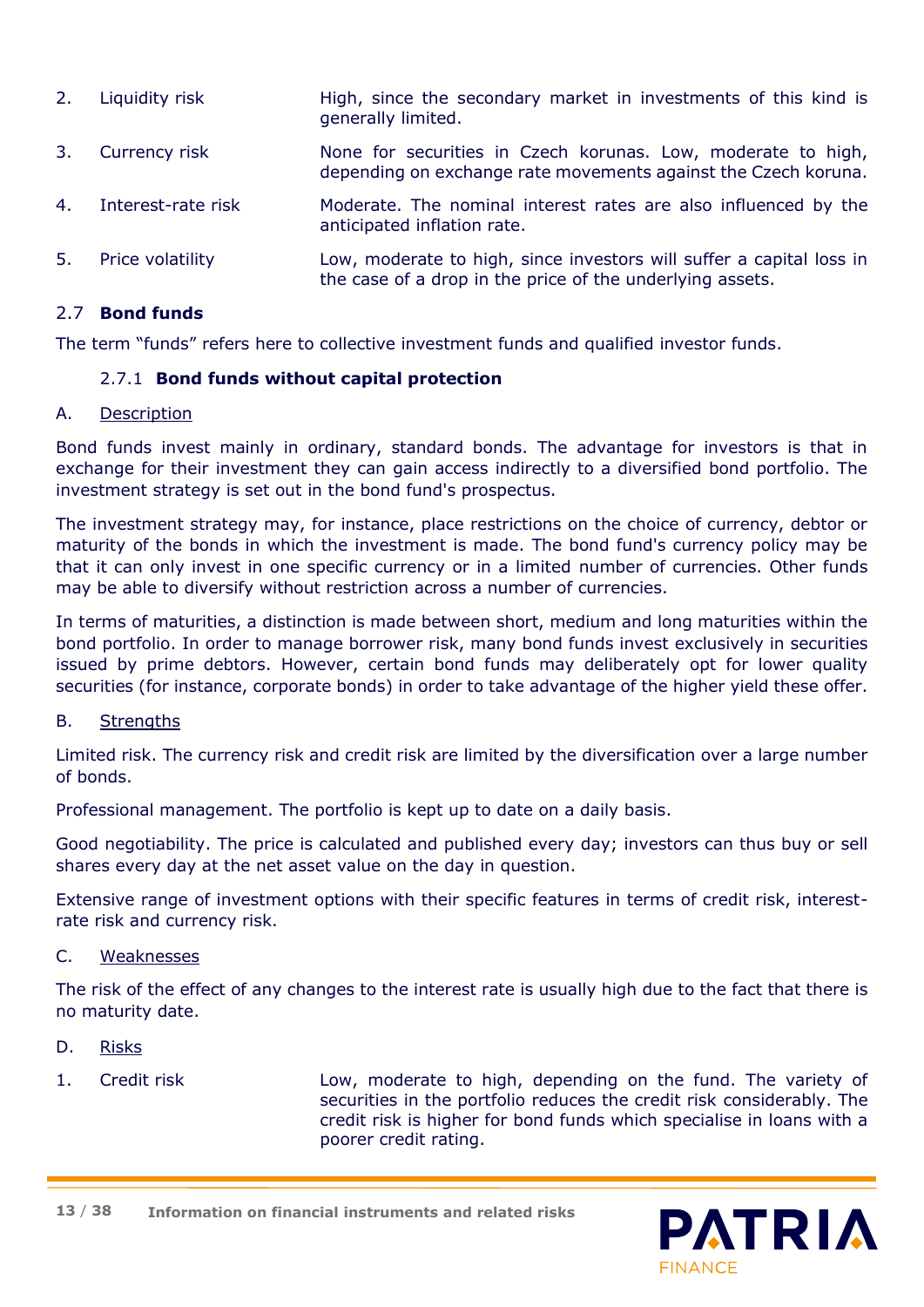- 2. Liquidity risk Low. These securities can usually be sold at conditions that are in line with the market conditions or the fund prospectus. 3. Currency risk Low, moderate to high. Depends on the investment strategy. The
- currency risk is non-existent if the bond fund invests exclusively in bonds denominated in Czech korunas. The currency risk is high if the fund invests predominantly or solely in volatile currencies.
- 4. Interest-rate risk Usually high, depending on the fund's investment strategy.

# 2.7.2 **Bond funds offering capital protection and structured bond funds**

# A. Description

These funds have a fixed maturity date and aim to achieve a minimum return, as set out in the prospectus. The capital protection only applies in the currency of issue and at maturity upon fulfilment of the conditions set out in the prospectus. Investors thus recoup their entire initial investment or part thereof at maturity (this usually applies for subscriptions within the issue period).

# B. Strengths

The credit risk is lower in the case of bond funds with capital protection.

Bond funds with capital protection and funds with conditional capital protection aim to achieve at least a minimum return. The ultimate yield may be higher.

#### C. Weaknesses

With bond funds offering capital protection or conditional capital protection, investors have to expect higher charges.

- D. Risks
- 1. Credit risk Low. The credit risk on the underlying assets is minor.
- 2. Liquidity risk Moderate. The net asset value (NAV) of the fund is calculated only in periodical intervals.
- 3. Currency risk Low, moderate to high, depending on exchange rate movements against the Czech koruna. It also depends on the investment strategy (see the prospectus). The currency risk is non-existent if the fund invests exclusively in bonds denominated in Czech korunas. The currency risk is high if the fund is invested solely in volatile currencies with no hedging of exchange rates and if the capital protection is not denominated in Czech korunas.
- 4. Interest-rate risk Low for short-term funds and high for long-term funds. Investors may incur a loss if they sell prior to maturity. This will be the case if the residual yield to maturity is higher than the market rate. If it is lower, investors will realise a gain. Interest rates are also affected by the anticipated inflation rate.

# **3. Shares and similar securities**

- 3.1 Shares
- 3.2 Equity funds
	- 3.2.1 Equity funds without capital protection

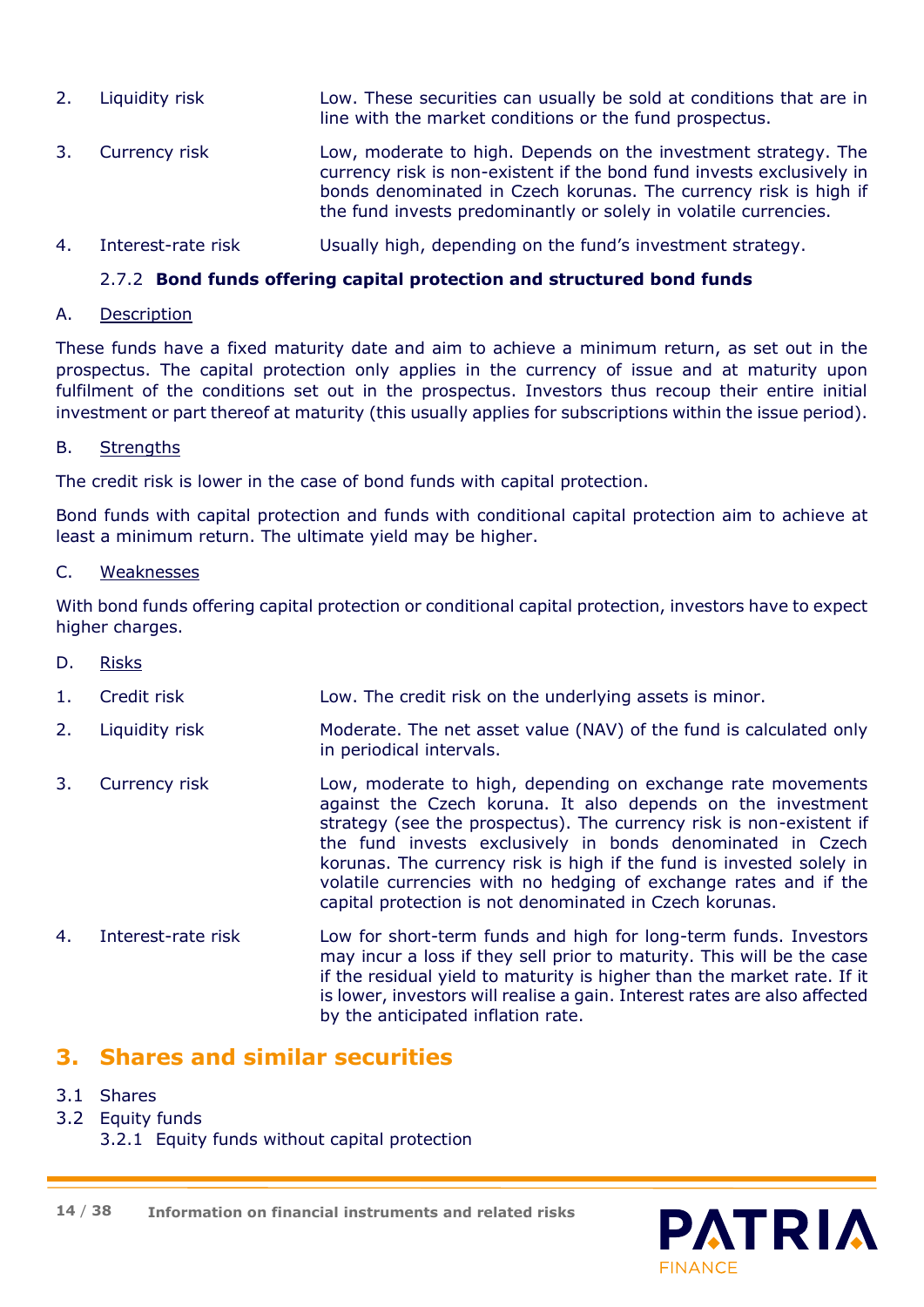# 3.2.2 Capital-protected and structured equity funds

- 3.3 Closed-end equity investment companies
- 3.4 Exchange-traded funds (ETFs)

# 3.1 **Shares**

### A. Description

A share is a security issued by a joint-stock company. It represents a right to a share of the company's profits (dividends) or to a subscription of additional shares should there be an increase in the registered capital. Shareholder rights are also tied to shares, i.e., the right to take part in the company's management, take part in the General Meeting and vote at it, be elected to the company's bodies etc. Shares comprise the registered capital of a joint-stock company. Their number and nominal value has to be recorded in the Commercial Register. Shares are traded on stock exchanges.

Shares can be classified according to various criteria such as class, form or type. As regards class, shares can be either common shares or preferred shares. Common shares are ordinary shares with no special rights or obligations. Preferred shares have priority over common shares in the payment of dividends or upon liquidation or both. The Articles of Association may stipulate that under certain conditions no voting rights will be tied to preferred shares.

Share can be in two forms: physical shares and dematerialised shares. Dematerialised shares are registered in a central or independent registry of the Central Securities Depository or at a foreign central depository or similar authorised institution. Patria records its clients' dematerialised shares in a follow-up registry.

With regard to form, there are bearer shares, which are considered securities in bearer form, and registered shares, which are negotiable by agreement, endorsement or delivery.

Listed shares can be bought and sold on the stock exchange. Some unlisted shares can be traded at a public auction.

The price of listed shares is determined by supply and demand on the financial markets. Both external and internal factors play a role in pricing.

Factors intrinsic to the company concerned include: the company's financial, technical and commercial situation, investment strategy, outlook and the economic sector to which it belongs.

In addition, the stock exchange in general and each share in particular are influenced by external factors, such as political events, the international and domestic economic and monetary situation, and emotional and irrational factors which may exacerbate stock-market fluctuations (be it upwards or downwards).

The combination of all these factors can give rise to sharp price fluctuations. Stock market transactions are subject to charges, brokerage fees, stock market tax and possibly a fee for delivery of the securities in physical form.

#### B. Strengths

Investments into shares yield high returns and enjoy high liquidity.

#### C. Weaknesses

Neither the profit nor the dividend is known in advance or guaranteed.



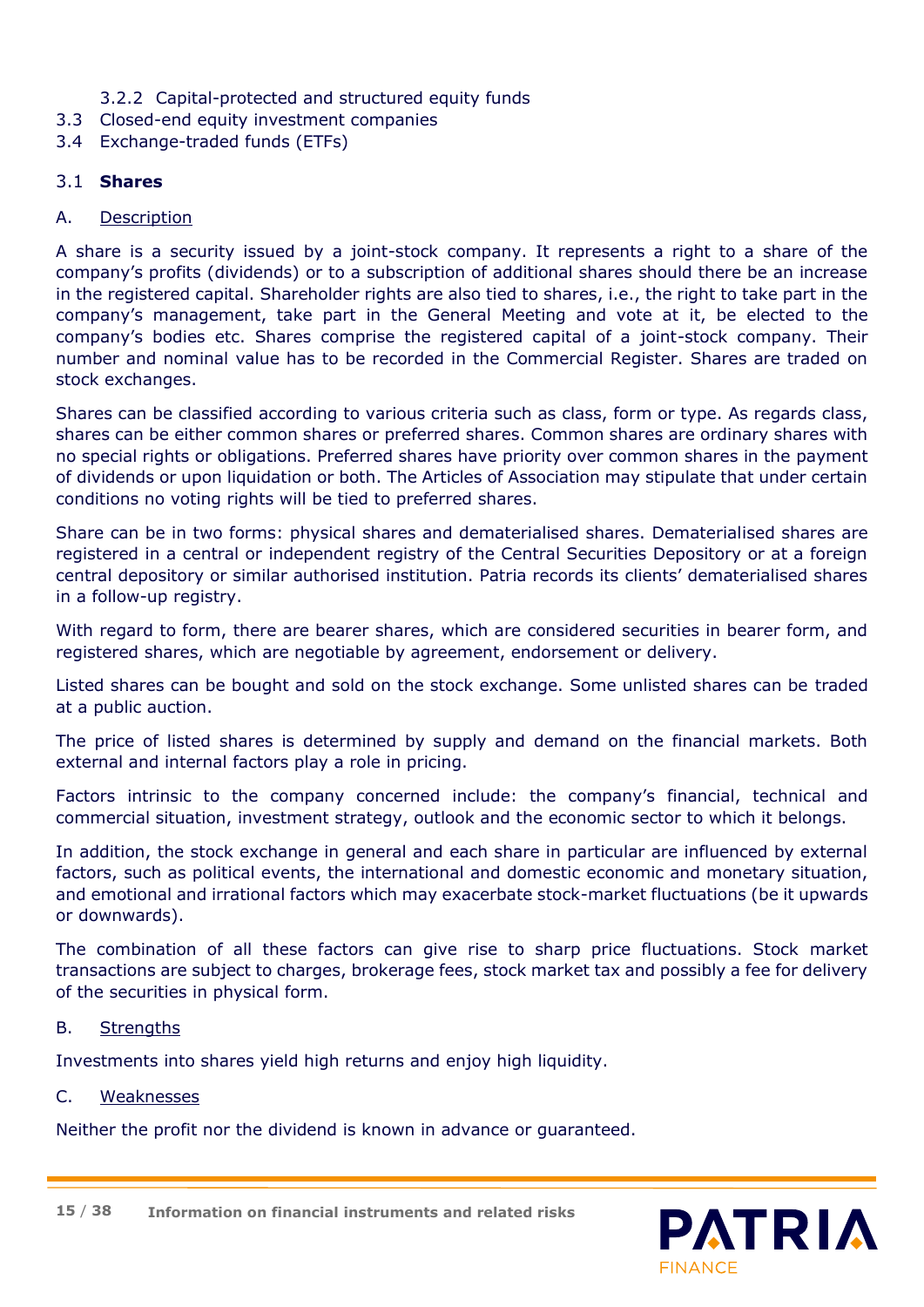Investing in shares requires knowledge of the market and sound, regular monitoring of all factors influencing share prices. Investing into shares is intended chiefly for investors prepared to take charge of capitalising their investment.

D. Risks

| 1. | Credit risk        | Shares are capital that bears a certain amount of risk, as there is<br>no guarantee that investors will recoup their money. In the event<br>of the issuer's bankruptcy, the shares may be eliminated from<br>trading on the regulated market, drop in value or become<br>completely worthless.                                                                                                                                                                                                   |
|----|--------------------|--------------------------------------------------------------------------------------------------------------------------------------------------------------------------------------------------------------------------------------------------------------------------------------------------------------------------------------------------------------------------------------------------------------------------------------------------------------------------------------------------|
| 2. | Liquidity risk     | Low, unless the securities market is unstable and the company has<br>low market capitalisation.                                                                                                                                                                                                                                                                                                                                                                                                  |
| 3. | Currency risk      | None for securities in Czech korunas. Low, moderate to high,<br>depending on exchange rate movements against the Czech koruna.<br>Depends on the "home country" of the share and the type of share.                                                                                                                                                                                                                                                                                              |
| 4. | Interest-rate risk | Low, moderate to high, depending on the share and the investment<br>climate. Generally speaking, a rise in interest rates will have a<br>negative impact on share prices. Some shares are more sensitive<br>than others to changes in interest rates.                                                                                                                                                                                                                                            |
| 5. | Price volatility   | Low, moderate to high, depending on the volatility of the share.<br>Depends largely on the quality, the company, trends in the sector<br>to which the company belongs and general stock-market trends.<br>Speculative shares (e.g. very young technology firms) are riskier<br>than shares in companies with stable business activities (such as<br>companies offering public services, e.g. in the energy sector). Since<br>there is considerable risk of price volatility, it is possible that |

investors may lose their investments into shares.

# 3.2 **Equity funds**

The term "funds" refers here to collective investment funds and qualified investor funds.

#### 3.2.1 **Equity funds without capital protection**

#### A. Description

These funds invest mainly in shares (and related instruments), enabling investors to participate indirectly in a well-diversified share portfolio. Depending on the investment strategy, which is set out in the fund's prospectus, the fund will invest in one country or sector, in a specific region or worldwide. The portfolio may also consist of shares with common characteristics (such as a high dividend yield). The management style may be active or passive. In the case of passive management, the fund manager tracks a specific stock-market index. With active management, the fund manager attempts to outperform a stock market index or the market by picking the right stocks. The funds may be incorporated under Czech or foreign law. In the case of capitalisation, the fund dividend income is capitalised and re-invested.

#### B. Strengths

Easy, flexible way of investing in shares. Investors automatically get access to a diversified portfolio managed by professionals.

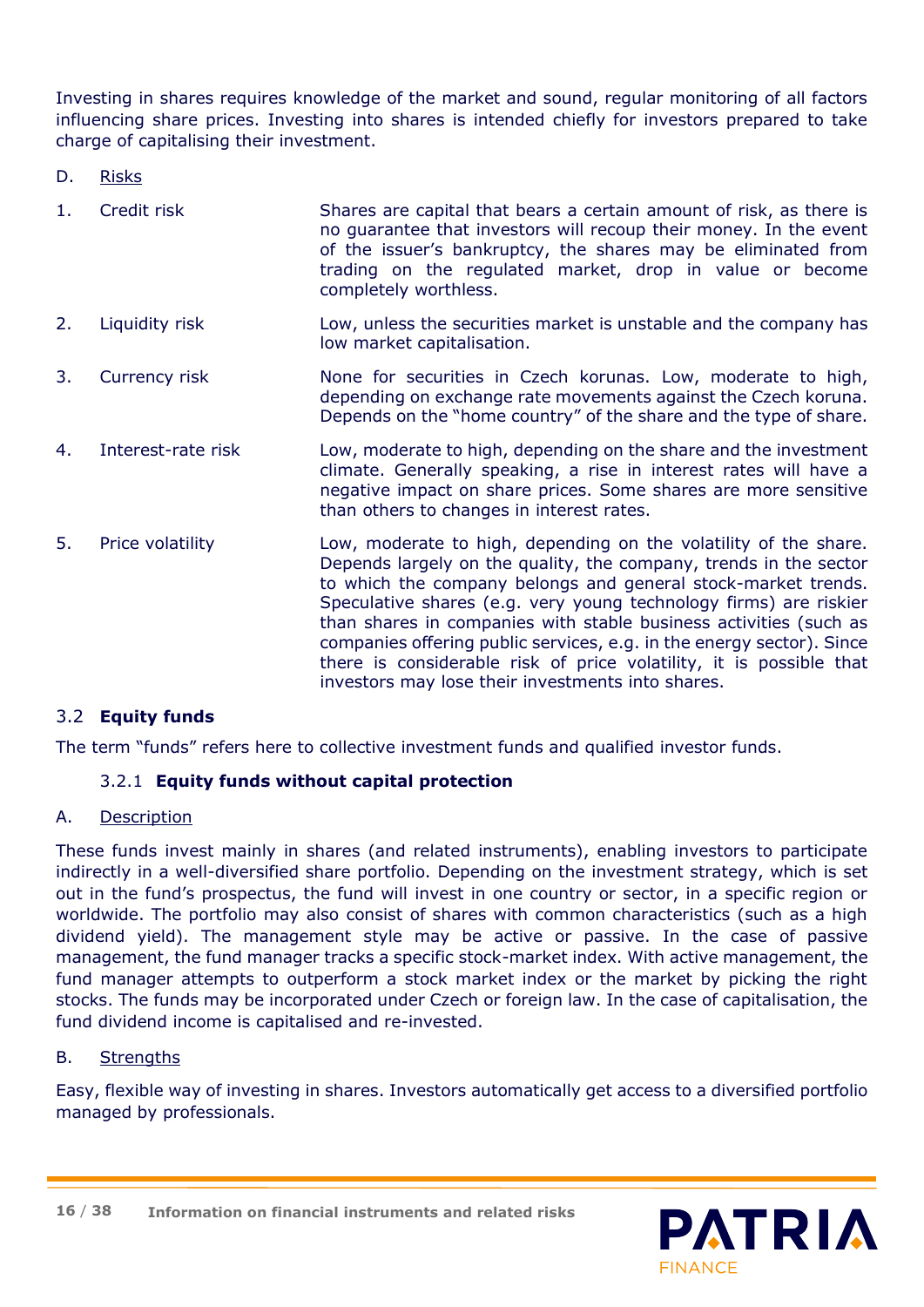Easy negotiability: the net asset value is usually calculated and published daily. Investors can thus buy into or sell shares in the fund every day at the net asset value on the day in question.

Intended for long-term investment. From a historical perspective, shares have offered a higher return than bonds over the long term.

Great diversity of investment options, each with its own specific characteristics.

C. Weaknesses

The regional and/or sectoral diversification of actively managed equity funds is subject to fundamental change, depending on what the manager expects the markets to do, and may not precisely reflect the investor's wishes.

Their highly volatile trend is typical of shares, certainly in the short term.

- D. Risks
- 1. Credit risk Low. Although the credit risk is low, there is the risk of failure by the issuer, the issuer's counterparty or the issuer of the assets held by a fund to fulfil its obligations.
- 2. Liquidity risk Low. These securities always tend to be tradable.
- 3. Currency risk **None for securities in Czech korunas. Low, moderate to high,** depending on exchange rate movements against the Czech koruna. Depends on the market in which the fund is invested. The currency risk is non-existent for funds which invest solely in shares in Czech korunas. The risk is higher for funds which invest exclusively in stock markets denominated in a foreign currency.
- 4. Interest-rate risk Low, moderate to high, depending on the share and the investment climate. Generally speaking, a rise in interest rates will have a negative impact on the fund price.
- 5. Price volatility Low, moderate to high, depending on the volatility of the underlying shares. Is largely determined by the general investment climate prevailing on the stock exchange on which the fund invests. Volatility is lower than for an individual share since the risk is spread over several shares.

# 3.2.2 **Capital-protected and structured equity funds**

# A. Description

These funds invest to at least ensure that the initial net asset value (before costs) is repaid at maturity. The return at maturity of the fund is linked to changes in the value of a stock market index or a basket of shares. The capital or investment protection only applies in the currency of issue and at maturity upon fulfilment of the terms and conditions set out in the prospectus. Investors will thus recoup their entire initial investment or part of it upon redemption. In some types of fund, there is a minimum return guarantee in addition to the capital protection.

There are various types of funds; details are always given in the fund prospectus.

The investment result achieved by the fund is linked to a benchmark, which is one of the chief means of comparison. Most often the stock market index, composite index or, if no suitable index is available, own index act as the benchmark. Comparing performance and risk indicators of the

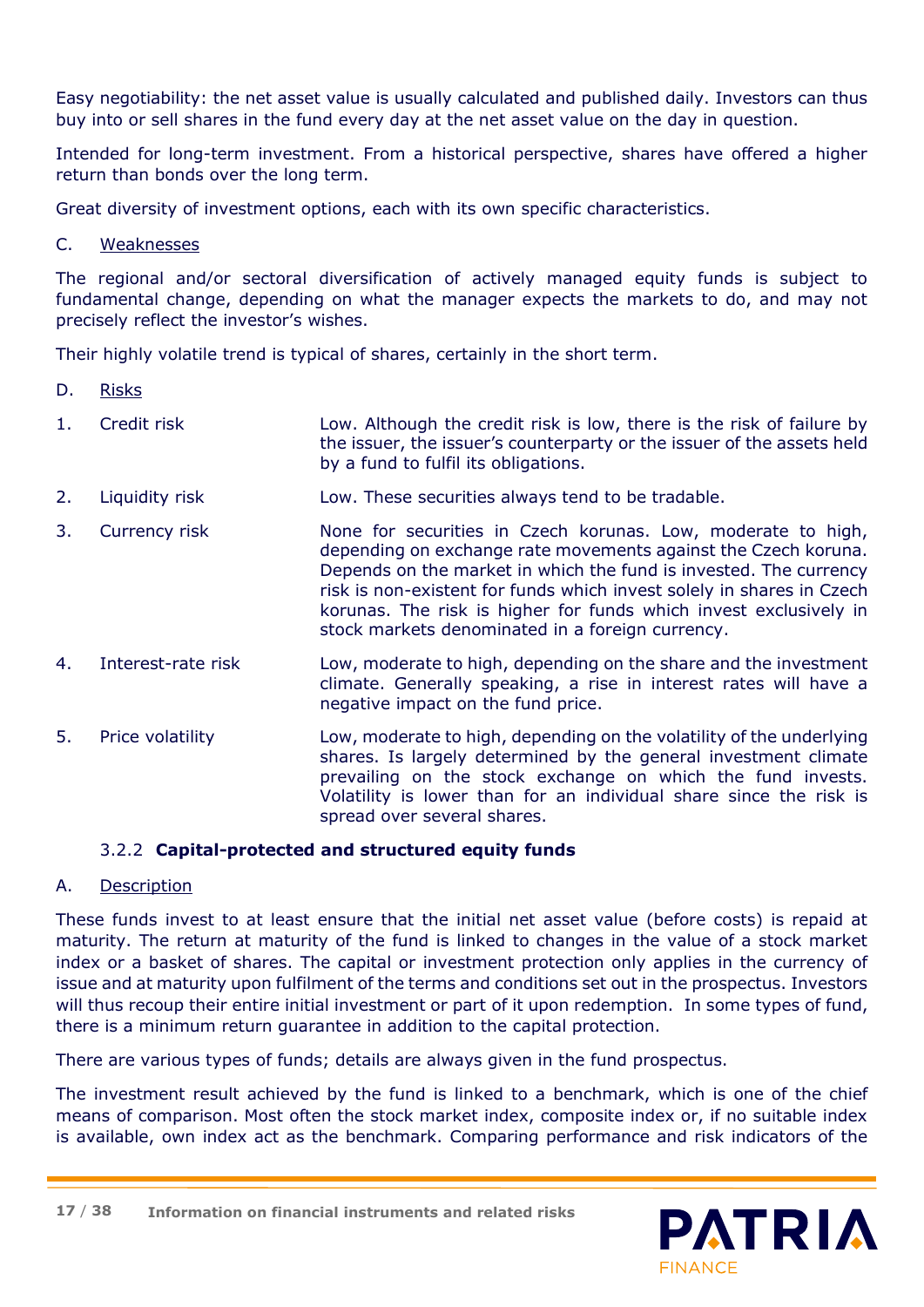fund against the benchmark is one of the ways to ensure that the assets of the fund are managed well.

The investment result achieved by the fund (its performance) is shown by a percentage change in the net asset value of the fund between two dates. The investment result is an important indicator of the quality of the management of the fund, but can in no way be seen as the only indicator. It should be understood that the investment result of a fund conveys nothing about the possible investment risk.

### B. Strengths

Capital protection at maturity (before costs). Investors can profit from a rise in the stock market with limited risk of a capital loss.

Selection of own strategy. A broad spectrum of funds offering all genuine investment strategies.

Diversification. Most funds spread their investments across various regions, instruments and sectors, which substantially reduces the impact of a negative market development on the fund's assets.

Professional management. Fund managers are professionals who have extensive capital market experience.

Low initial investment. Compared to other investment products, the initial investment can be substantially lower. The fund stipulates the minimum amount that a client can choose to invest.

#### C. Weaknesses

Investors will not always share fully in the rise in the benchmark index. There may be a cap on the maximum return.

In the case of share funds offering capital protection, investors have to account for higher charges.

The fund's net asset value is calculated at market conditions. This means that the capital protection only applies at maturity and that in the interim the net asset value does not always track developments in the benchmark index.

- D. Risks
- 1. Credit risk Low. Although the credit risk is low, there is the risk of failure by the issuer, the issuer's counterparty or the issuer of the assets held by the fund to fulfil its obligations.
- 2. Liquidity risk Low, these securities can always be sold under conditions that are in line with the prospectus. Exit fees will apply.
- 3. Currency risk None for securities in Czech korunas. Low, moderate to high, depending on exchange rate movements against the Czech koruna. Depends on the currency in which the fund offers capital protection.
- 4. Interest-rate risk Low for short-term capital-protected funds to high for long-term capital-protected funds. The capital protection is only guaranteed at maturity.



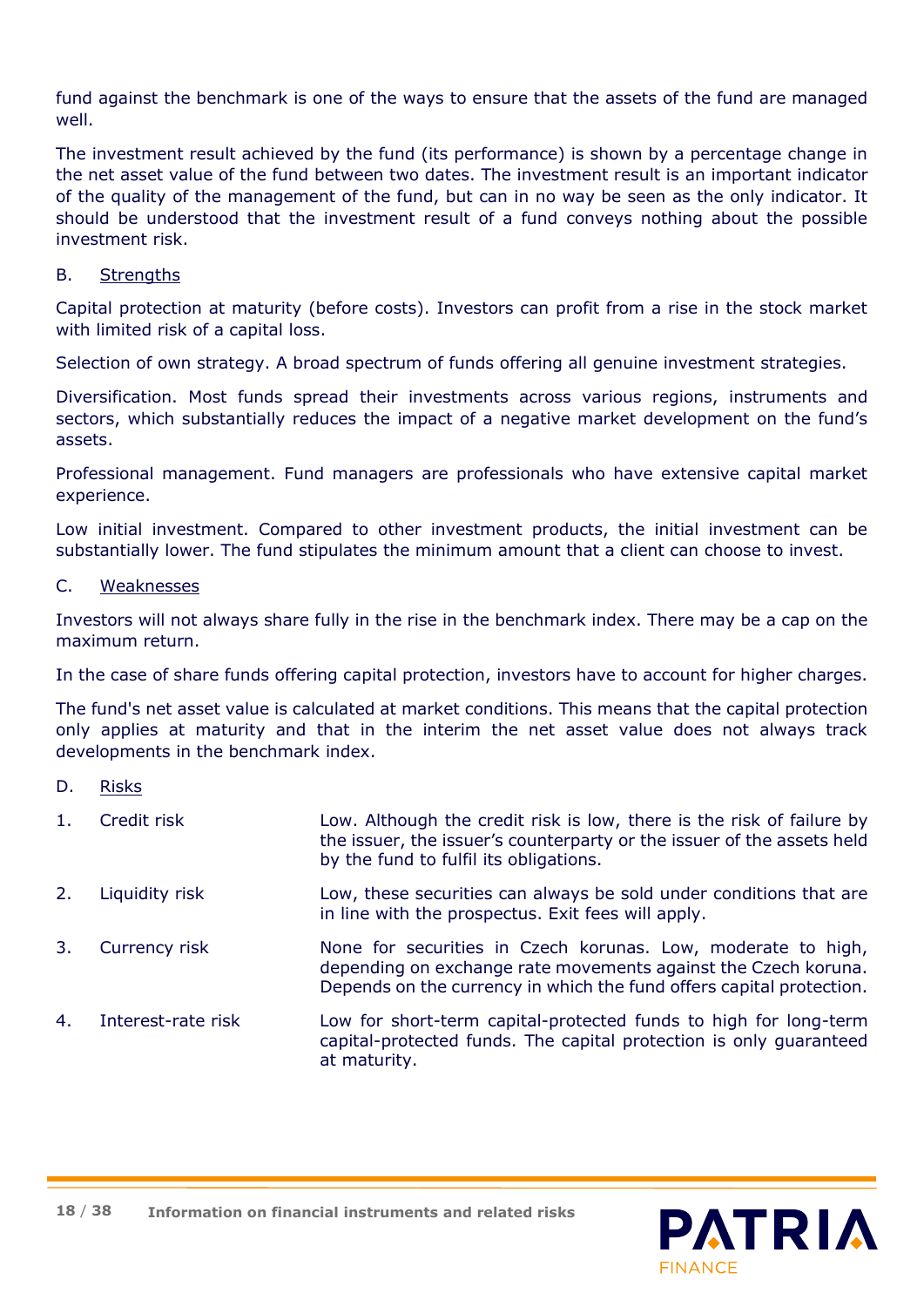# 3.3 **Closed-end equity funds**

#### A. Description

Closed-end equity funds invest in shares in a specific sector or country. The large variety of these country and sector funds are marketed in the US and UK. In the case of closed types, the investment fund or investment company does not buy back already issued shares or units, nor does it issue additional shares or units. The volume of the managed assets is thus determined already at the time the fund is created and any changes to it take place exclusively as a result of the earnings or losses attained during its investment operations.

In some cases, these finds are established for a limited period of time with a final maturity date. These funds are then wound up for net asset value. These funds usually do not offer capital protection.

Closed-end equity investment companies are usually listed on the stock exchange. After the issue period, investors can buy into and sell shares in these funds at the price of the day, which may however differ considerably from their net asset value. In that case, they are quoted at a premium (stock market price higher than the net asset value) or discount (stock market price lower than the net asset value), depending on public interest (or lack thereof). The premiums or discounts can fluctuate considerably, in line with the mood on the market.

#### B. Strengths

This is an attractive investment instrument for investing indirectly in segments of the share markets which would otherwise be difficult or impossible to access. These segments often yield a higher return in the long term.

They are as a rule listed (i.e., traded on the stock exchange).

Unlike more traditional open-end funds, transactions with closed-end equity fund shares are based on their market value, which is governed by market supply and demand. Of interest is that the stock market price is often quoted at below the value of its basic portfolio (or net asset value).

#### C. Weaknesses

The portfolio composition is not always transparent

Volatility. These funds sometimes show greater price fluctuations than the markets in which they invest.

The securities are less liquid.

They may be sold at a discount.

- D. Risks
- 1. Credit risk Low. Although the credit risk is low, there is the risk of failure by the issuer, the issuer's counterparty or the issuer of the assets held by the fund to fulfil its obligations.
- 2. Liquidity risk Low. These securities can always be traded on the market; however, listing is not a guarantee that they will always be easily negotiable.



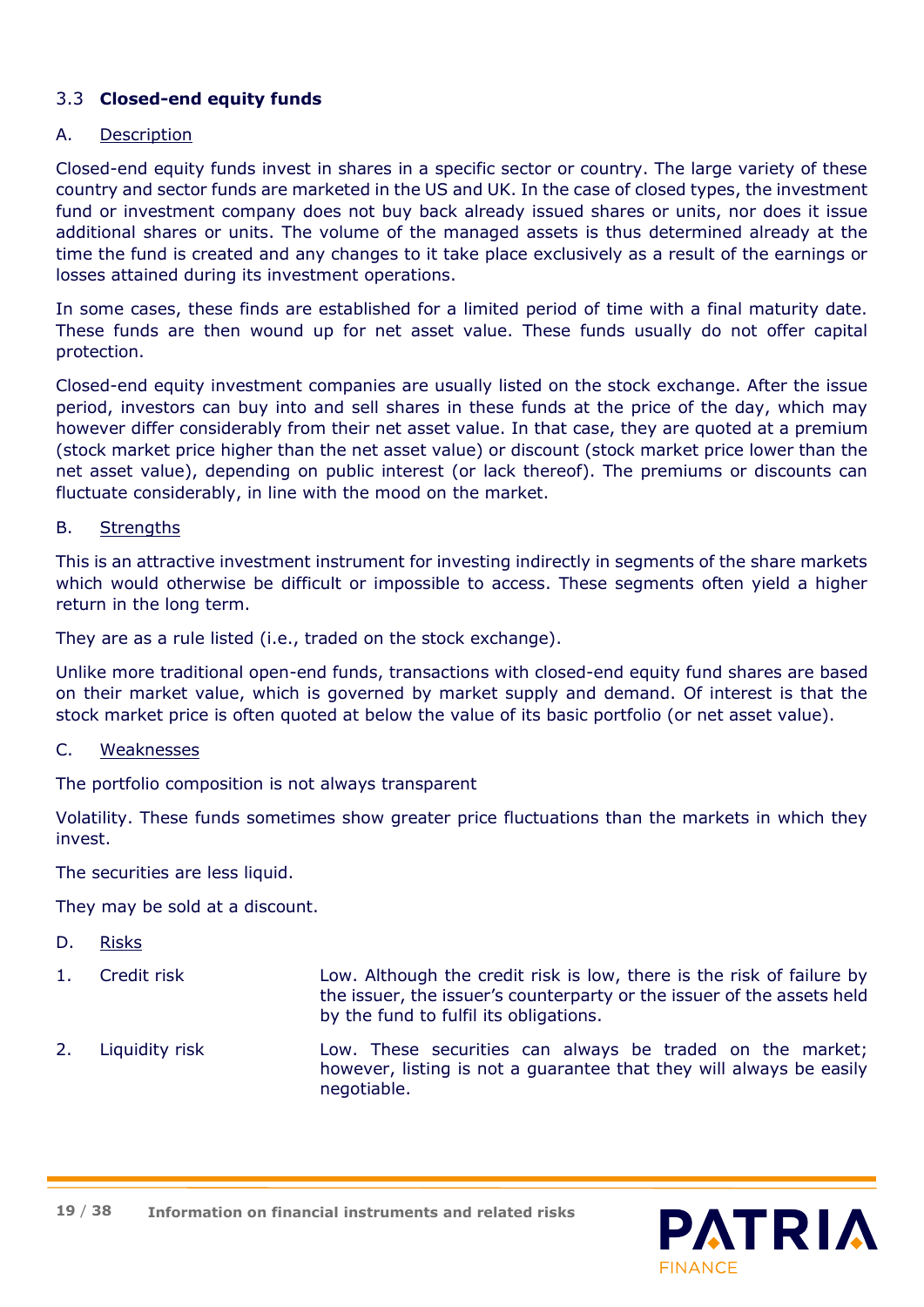| 3. Currency risk | None for securities in Czech korunas. Low, moderate to high,<br>depending on exchange rate movements against the Czech koruna.<br>Depends on the market in which the fund is invested. The currency |
|------------------|-----------------------------------------------------------------------------------------------------------------------------------------------------------------------------------------------------|
|                  | risk is non-existent for funds which invest solely in Czech koruna-<br>area shares. The risk is higher for funds which invest in stock<br>markets denominated in a foreign currency.                |
|                  |                                                                                                                                                                                                     |

- 4. Interest-rate risk Low, moderate to high, depending on the share and the investment climate. Generally speaking, a rise in interest rates will have a negative impact on fund price.
- 5. Price volatility Low, moderate to high, depending on the volatility of the underlying shares. Is largely determined by the general investment climate prevailing on the stock exchange on which the funds invest. Volatility is lower than for an individual share since the risk is spread over several shares.

# 3.4 **Exchange-traded funds (ETFs)**

#### A. Description

An exchange-traded fund or ETF is a modern financial instrument allowing the purchase of a whole base of the chosen share index or other underlying assets via a single transaction. The investment can be chosen according to index (STOXX50, Dow Jones, Nasdaq), business segment (energy, pharmaceutical, telecommunications, automotive etc.) and, last but not least, geographical area (Asia, Europe, the emerging markets, etc.).

In the simplest of terms, ETFs are open-end collective investment funds of sorts, with the securities issued by them being tradable on the stock exchange. ETFs comprise property composed of various assets. The most popular index ETS are equity funds, commodities (Exchange Traded Commodities, ETCs) or various forms of bonds (Exchange Traded Notes, ETNs).

ETNs represent structured bonds issued for a fixed period. Their rate of return is similar to that of ETFs, depending on the development of the underlying asset, which determines the price of such note. They are essentially a combination of the features of ETFs and bonds.

Investors who are not looking for long-term financial investments but rather short-term speculation may make use of leverage ETFs, as their rates are more sensitive to developments of the underlying asset and, therefore, the investor can achieve, much like in the case of derivatives, either greater profit or heavier losses, but at the cost of greater risk and higher costs.

# B. Strengths

Easy, flexible way of investing in a diversified basket of shares or in various underlying assets in a single transaction.

Easy negotiability: ETFs are listed continuously and can therefore be bought or sold at any time during stock market opening hours.

Low management costs that are much lower than in the case of equity funds. These costs are different for each ETF (depends on the issuer).

No fees for subscription and redemption; only brokerage fees are payable.

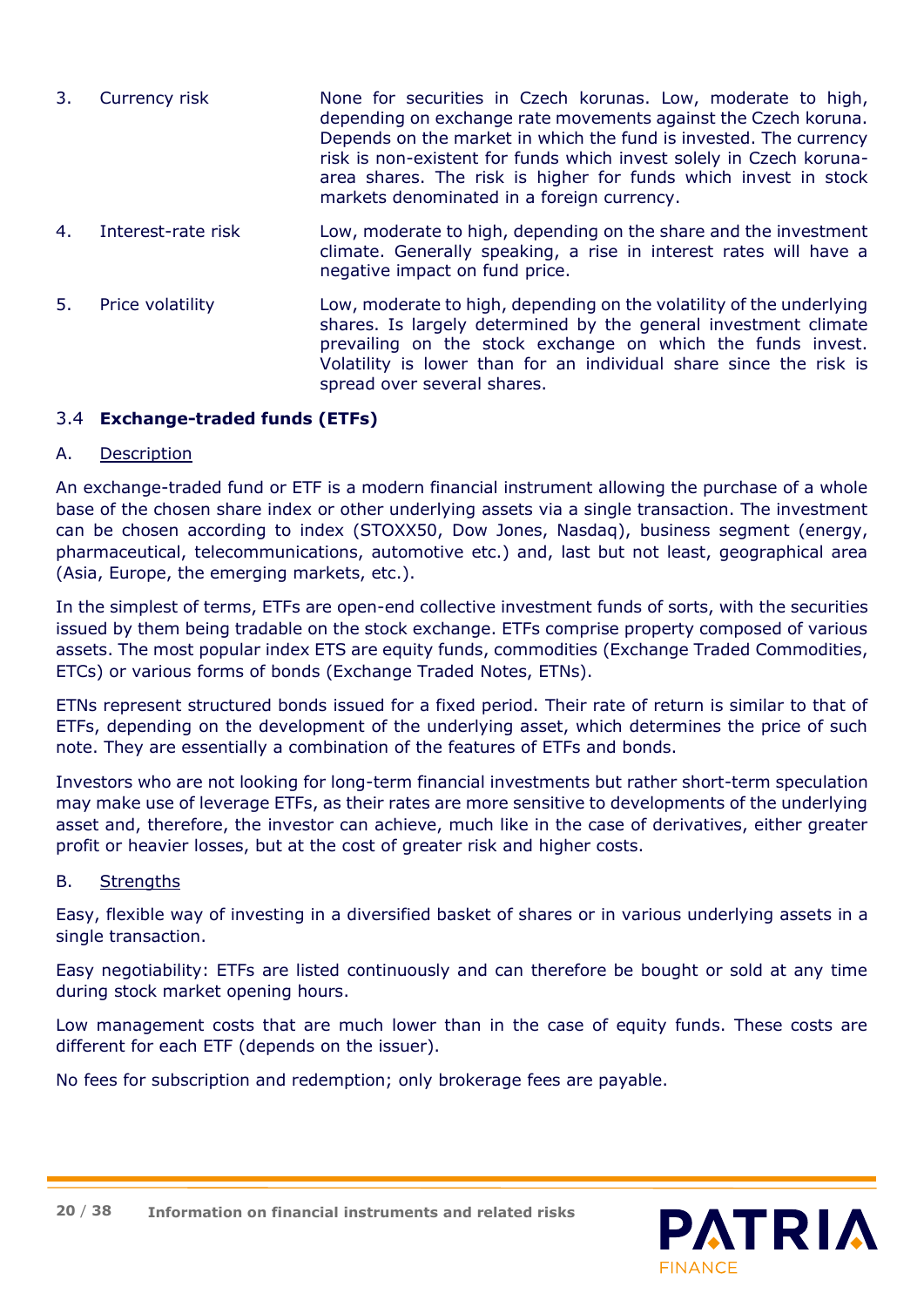### C. Weaknesses

There is sometimes a wide spread between supply and demand.

As a rule, ETFs are issued in foreign currencies, chiefly USD or EUR. Investors are not permitted to invest in Czech korunas.

There is no guarantee that an ETF will follow developments of the underlying index or assets exactly. It is always recommended to review the prospectus thoroughly.

- D. Risks
- 1. Credit risk Low. Although the credit risk is negligible, there is the risk of failure by the issuer, the issuer's counterparty or the issuer of the assets held by the fund to fulfil its obligations. Credit risk arising from assets held by the fund depends on the quality of the issuer.
- 2. Liquidity risk Low. The liquidity of ETFs depends on the liquidity of the underlying assets and the volume of foreign currency in the fund. Liquidity is guaranteed by the market makers through the establishment and acquisition process.
- 3. Currency risk Low, moderate to high, depending on exchange rate movements of the foreign currency against the Czech koruna.
- 4. Interest-rate risk Low, moderate to high, depending on the ETF investment strategy and portfolio composition.
- 5. Price volatility Depends on the general stock-market trends and on the assets in which the FTF is invested.
- 6. Rollover risk Especially the case of ETCs and ETNs compare with the "risk of the character of the underlying assets" in the case of the certificates discussed in part 6.4 below, which can be even more amplified in the case of leverage ETFs.

# **4. Real estate**

- 4.1 Real estate certificates
- 4.2 Closed-end real estate investment companies
- 4.3 Open-end real estate investment companies

# 4.1 **Real estate certificates**

# A. Description

Real estate certificates are issued to fund commercial premises or office buildings. The holder of a certificate is not part-owner of the property but has a claim on the issuing company. The certificate entitles the holder to a share in the net income generated by the lease and, when the certificate matures, a share in the residual value on sale of the property. When issued, real estate certificates generally have a term to maturity of between 15 and 25 years. The certificate is redeemed at maturity and cannot be extended.

Coupons on real estate certificates are directly linked to the net result of the operation of the building. In the owner's (issuer's) accounts, the payment corresponds to the depreciation of the building.

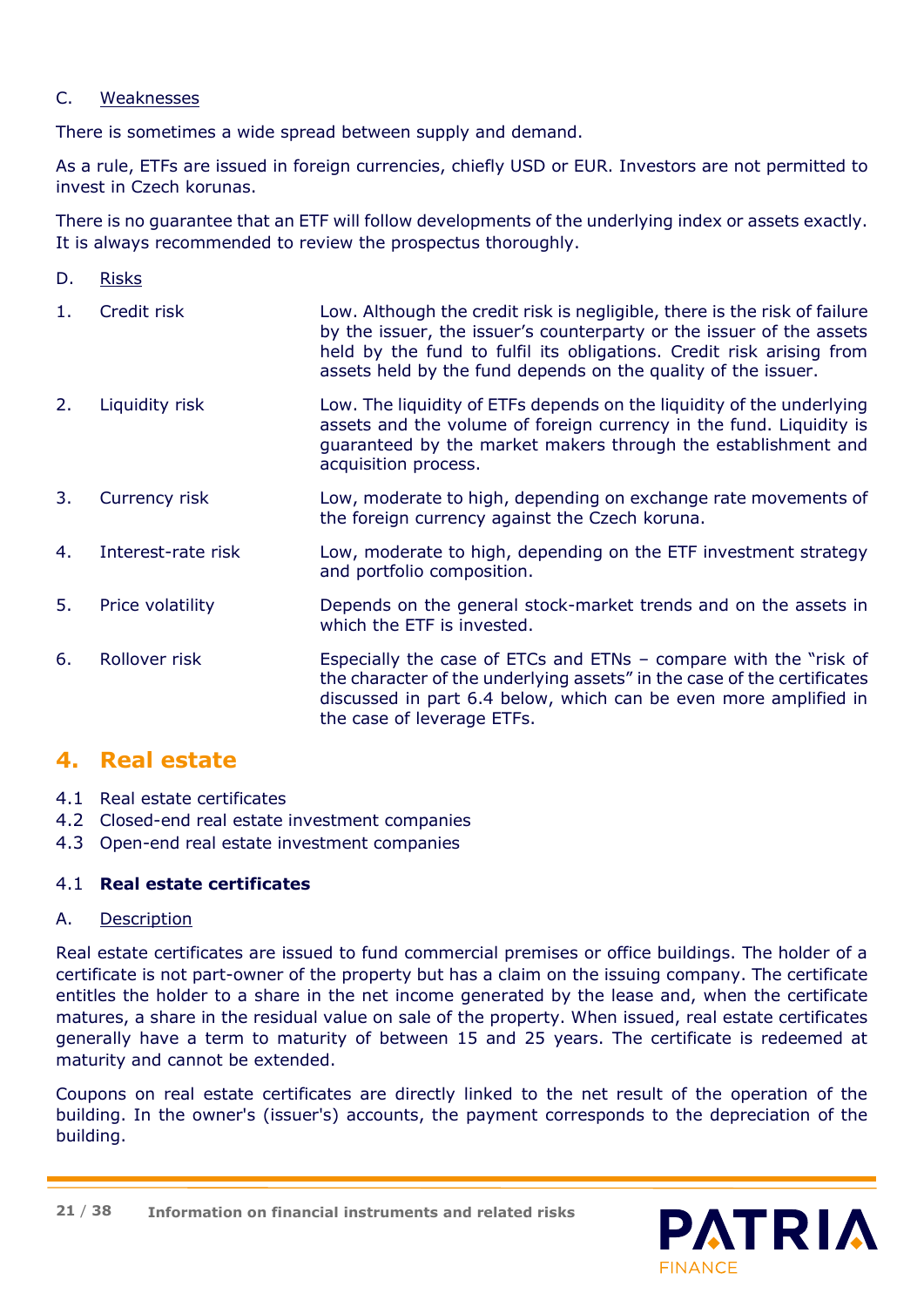### B. Strengths

Direct investment in a specific property with a limited amount of capital.

Under normal circumstances, dividend income will rise in line with inflation due to the fact that rental income is index-linked.

#### C. Weaknesses

Rental income is not always guaranteed. Renovations could mean (long-term) vacancy and could result in considerable expense.

The property market is cyclical and is sensitive to fluctuations in interest rates and the business cycle. This could also result in the existence of unleased space.

Some certificates are not very negotiable on the stock market or at public auctions.

- D. Risks
- 1. Credit risk Low, since the certificates are usually guaranteed by the stipulated financial institution.
- 2. Liquidity risk Moderate to high, the liquidity of listed certificates depends on the volume of the issue. Certain certificates cannot be traded on the stock exchange.
- 3. Currency risk Low, moderate to high, depending on exchange rate movements against the Czech koruna.
- 4. Interest-rate risk Moderate, real estate certificates are sensitive to interest-rate fluctuations. Simply said, an increase in market interest rates will result in a fall in the value of the certificate.
- 5. Price volatility Moderate, depends largely on developments on the property market and intrinsic features of the building (location, age, quality of tenants and so forth).
- 6. Risk of income loss Moderate, the income paid is variable and depends on factors such as the occupancy rate for the building and the indexation of rents.

# 4.2 **Closed-end real estate investment companies**

#### A. Description

A closed-end real estate investment company is usually a listed company with fixed capital, whose aim is to pool investors' funds and invest them mainly in real estate, subject to the relevant legal restrictions. These funds always issue income (i.e. distribution) shares.

#### B. Strengths

Gives investors (indirect) access to the property market with a limited amount of capital and to investment in a diversified portfolio. Thanks to this diversification, the risk is spread across various property investments.

Investments into real estate funds are able to provide investors with a relatively stable yield, which is derived from regular income (rent) and from any increase in the price of the real estate.

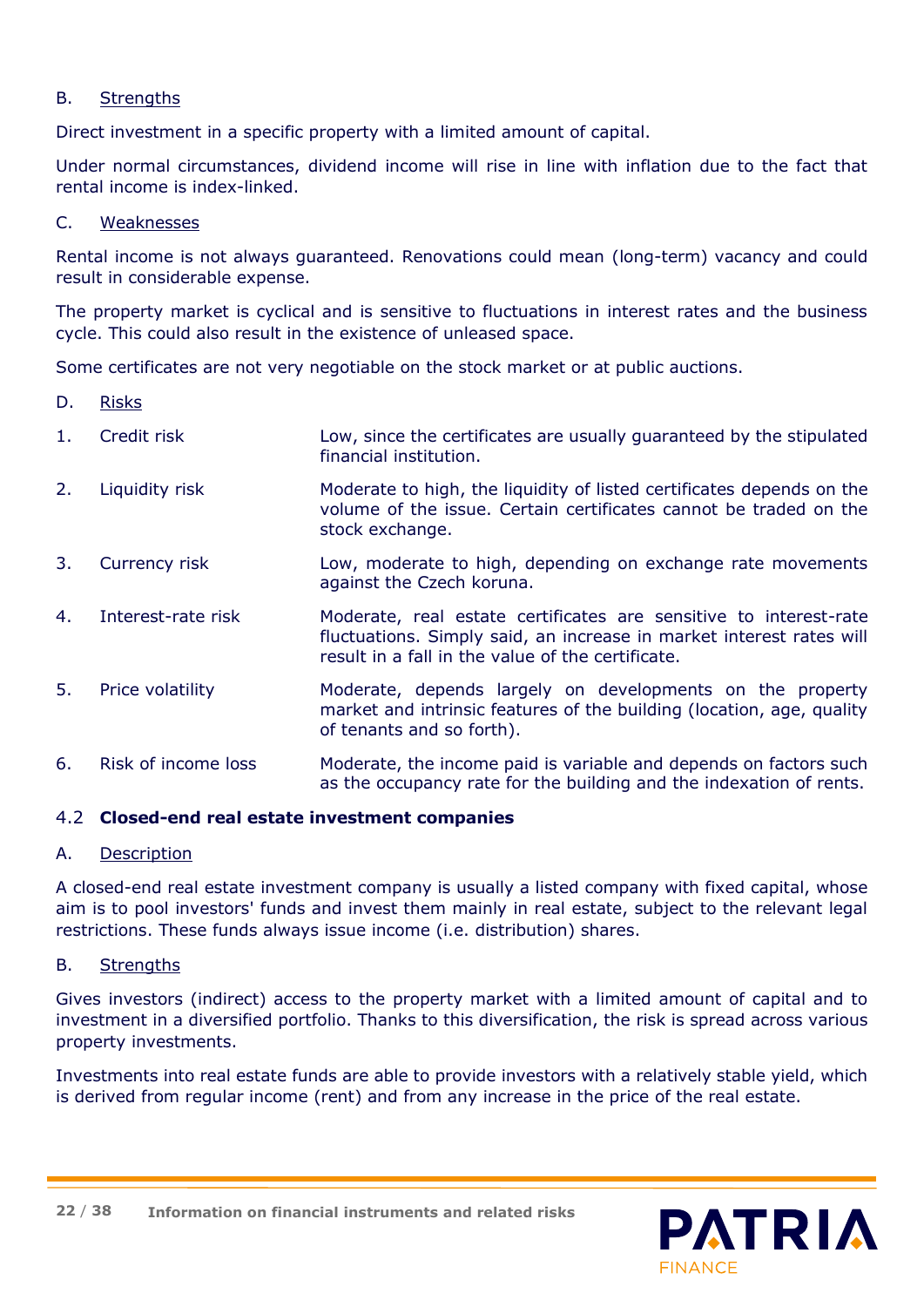The composition of the portfolio is published periodically. The value of the property is determined by independent appraisers.

### C. Weaknesses

The rental income from the buildings is not guaranteed. Contracts may be terminated early.

The property market is cyclical and is sensitive to fluctuations in interest rates and the business cycle.

The stock market price may differ considerably from the net asset value of the portfolio.

D. Risks

1. Credit risk Low.

- 2. Liquidity risk **Moderate to high. These securities are listed, so there is a** secondary market in them; this, however, is no guarantee of easy negotiability.
- 3. Currency risk Low, moderate to high, depending on the market in which the real estate investment company invests.
- 4. Interest-rate risk Moderate. In principle, an increase in interest rates has a negative effect.
- 5. Price volatility Moderate. Strongly influenced by developments in the property sector and the intrinsic quality of the portfolio.
- 6. Risk of income loss Moderate. Considerable expense for renovation and vacancy could result in the dividend flow being interrupted.

# 4.3 **Open-end real estate investment companies**

#### A. Description

Open-end real estate investment companies invest in negotiable securities relating to property (such as real estate certificates, real estate funds or shares in property companies). They do not offer capital protection however. Depending on the investment strategy, which is set out in the prospectus, the investment company may invest solely in one country, a region or worldwide.

#### B. Strengths

Open-end real estate investment companies are the easiest and safest way to invest in property. Investors automatically get access to a diversified portfolio managed by professionals.

Easily negotiable. The net asset value is calculated and published daily. Investors can buy into or sell shares in the fund every day at the net asset value on the day in question.

#### C. Weaknesses

The portfolio composition can undergo radical changes (in accordance with the manager's concrete expectations) and may not conform exactly to the investor's wishes.

# D. Risks

1. Credit risk Low.



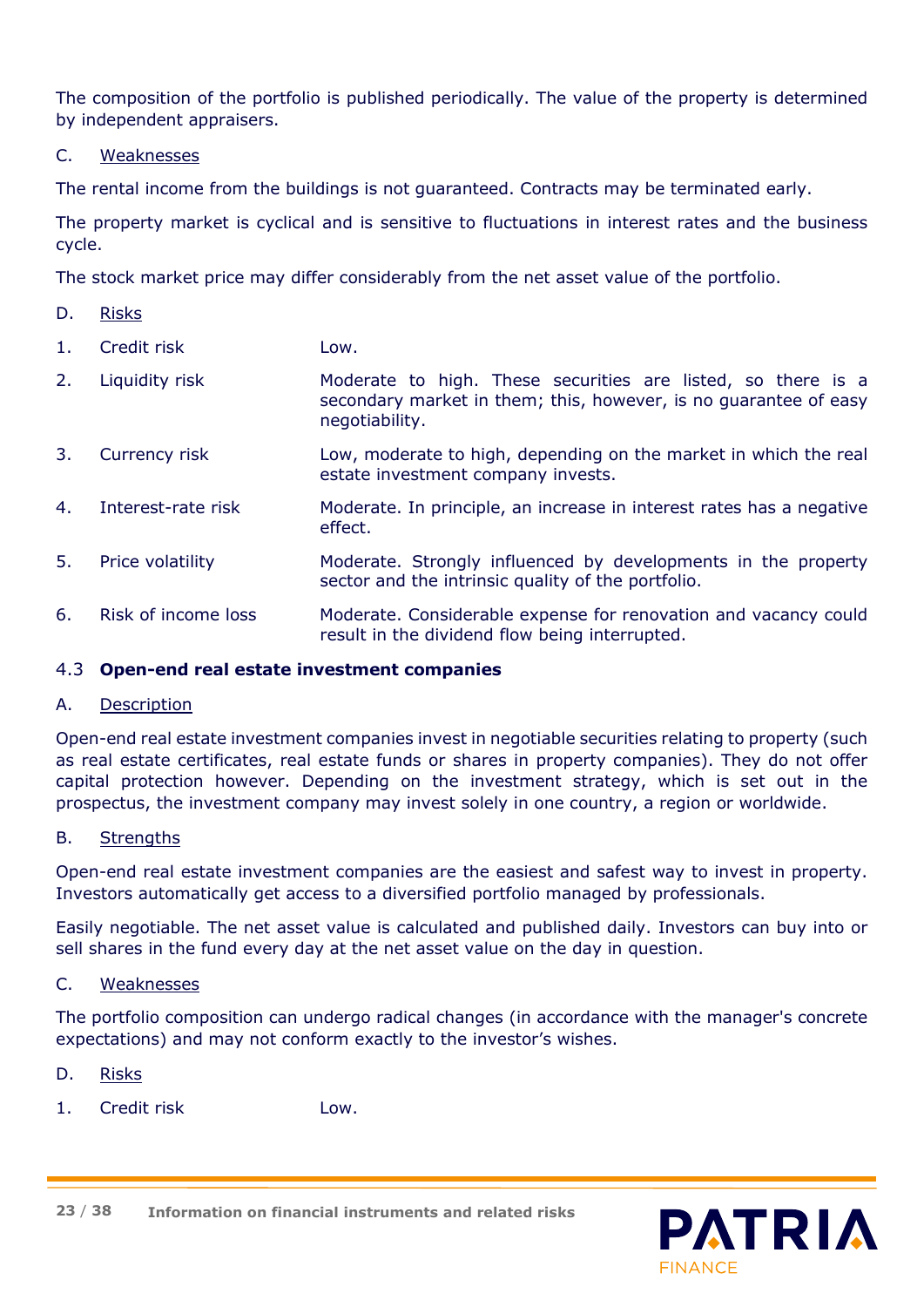2. Liquidity risk Low, these securities can always be sold at conditions that are in line with the market conditions. 3. Currency risk Low, moderate to high, depending on the market in which the real estate investment company invests. 4. Interest-rate risk Moderate. In principle, an increase in interest rates has a negative effect. 5. Price volatility Moderate, strongly influenced by developments in the property sector and the intrinsic quality of the portfolio. 6. Risk of income loss Moderate, considerable expense for renovation and vacancy could result in the dividend flow being interrupted.

# **5. Undertakings for collective investment (UCITS)**

# 5.1 Introduction

- 5.2 Investment funds
- 5.3 Open-end investment companies
- 5.4 Closed-end investment companies

# 5.1 **Introduction**

The term collective investment indicates the aggregation of the financial resources of investors based on proportional risk sharing for the purpose of optimising returns. It is possible to make a distinction between two types of collective investment: investment companies – companies whose sole line of business is investing in financial instrument; and investment funds – special asset funds without legal personality. Investment companies usually exists in the form of joint-stock companies and can be further divided up into investment companies with variable capital and investment companies with fixed capital.

In this brochure, the general term "fund" is used for three types of collective investment entities. Depending on the investment strategy, a distinction is drawn between:

- Money market funds (see point 1.1.)
- Bond funds without capital protection (see point 2.7.1.)
- Bond funds with capital protection (see point 2.7.2.)
- Equity funds without capital protection (see point 3.2.1.)
- Equity funds with capital protection (see point 3.2.2.)
- Closed-end real estate investment companies (see point 4.2.)
- Open-end real estate investment companies (see point 4.3.)
- Mixed funds: funds which invest in shares, bonds or money market instruments.
- Fund of funds (Umbrella funds): a fund which invests in another specialised fund with the aim of creating a highly diversified portfolio.

# 5.2 **Investment funds**

An investment fund has no special legal personality, and investors are only shareholders in respect of the assets in the fund, not shareholders in the company. The pooled assets are entrusted to a professional manager.

Only an investment company is authorised to create and manage an investment fund. The investment company collects assets for the investment fund by issuing securities – units.

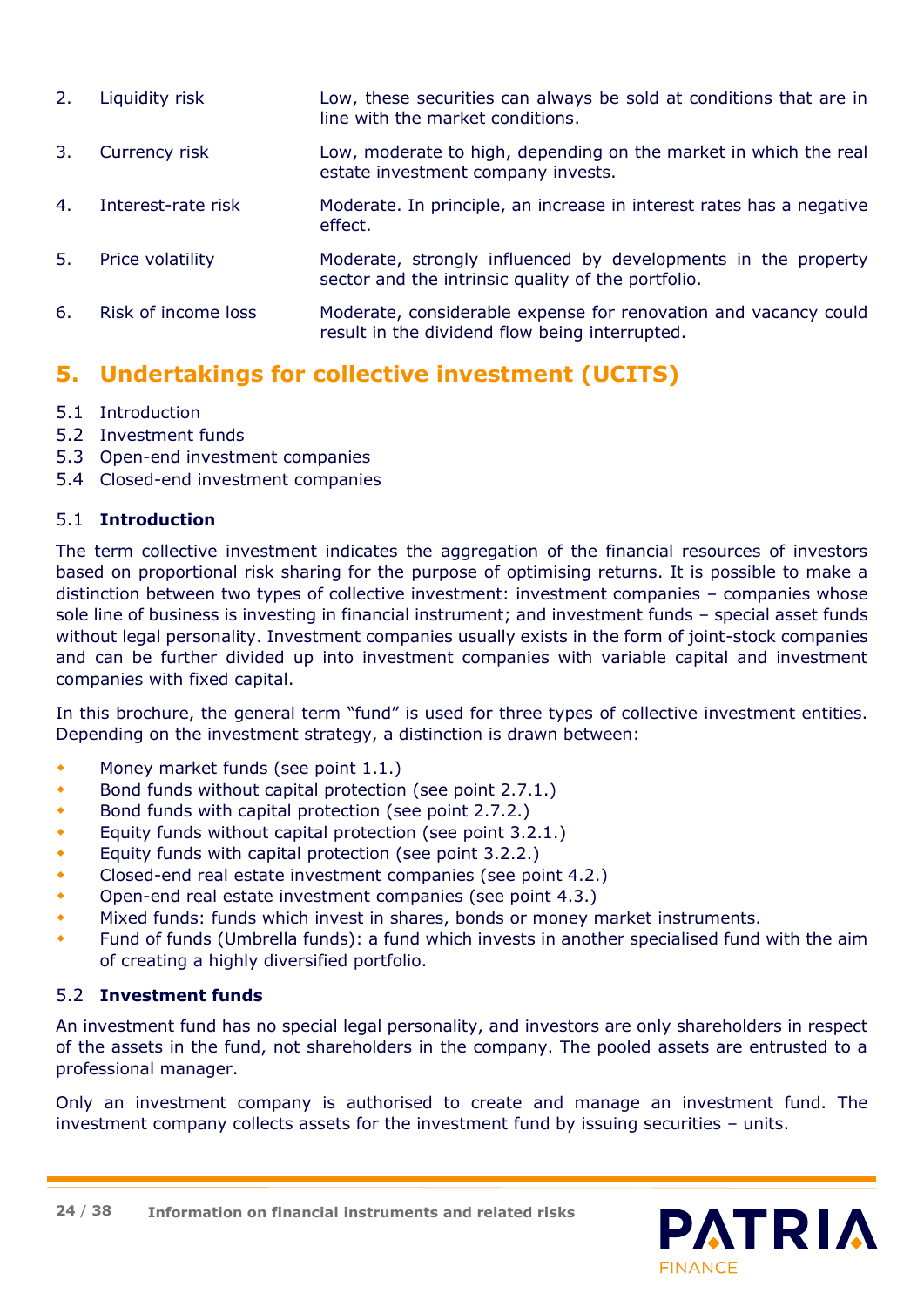# 5.3 **Open-end investment companies**

A typical feature of an open-end investment company is that the number of issued securities is in no way limited and the securities are issued continuously. Another feature is the investment company's obligation to buy back the shares at any time or, more precisely, redeem the owners for their securities. A security is bought or sold at its current net value.

Some jurisdictions (but not the Czech Republic) allow investment companies to split their assets into sub-funds, which are managed separately. This means that such companies (e.g., SICAVs - Société d"Investissement à Capital Variable) can issue different classes of shares, where the right to a share in the profit created by the various sub-funds is tied to the various classes of shares.

Collective investment funds fulfil their client information obligation chiefly through their prospectuses and annual and half-yearly reports. Each fund is under the obligation to publish its current equity value and its current unit or share value at last once every two weeks.

Collective investment funds choose different investment policies which differ especially in terms of risk (from money market funds to equity funds). Investment policies are subject to statutory restrictions (e.g. minimum diversification of portfolio assets, investment limits and so on). The investment strategy is described in the fund's prospectus.

SICAV funds may not be established in the Czech Republic. It is however possible for a SICAV fund fulfilling the relevant European legislation to have a European passport, which means it can be offered to investors in other European countries without the need for further approval.

As regards collective investment securities, a distinction is made between distribution (or income) and capitalisation (or growth) shares. Holders of distribution shares are entitled to regular dividends. With capitalisation shares, dividends are added to the invested capital and reinvested.

#### 5.4 **Closed-end investment companies**

A typical feature of a closed-end investment company is that its capital is in principle fixed (it can only be increased/reduced as for an ordinary company). The investment company issues a certain number of securities which the issuer is not obliged to buy back from investors and which investors can only sell on the capital market.

Czech law allows investment companies to exist only in the form of closed-end companies. Investment companies may be established either as open-end or closed-end. In foreign jurisdictions, a closed-end company is known as a SICAF (Société d"Investissement à Capital Fixe).

Unlike SICAVs, the stock market price of SICAFs can differ considerably from their net asset value. The price is determined on the basis of supply and demand on the stock exchange. Market sentiment and the level of public interest play an important role in this.

# **6. Derivatives**

- 6.1 Introduction
- 6.2 Options
- 6.3 Warrants
- 6.4 Certificates
- 6.5 Leverage certificates
- 6.6 Swaps
- 6.7 Forwards
- 6.8 Futures



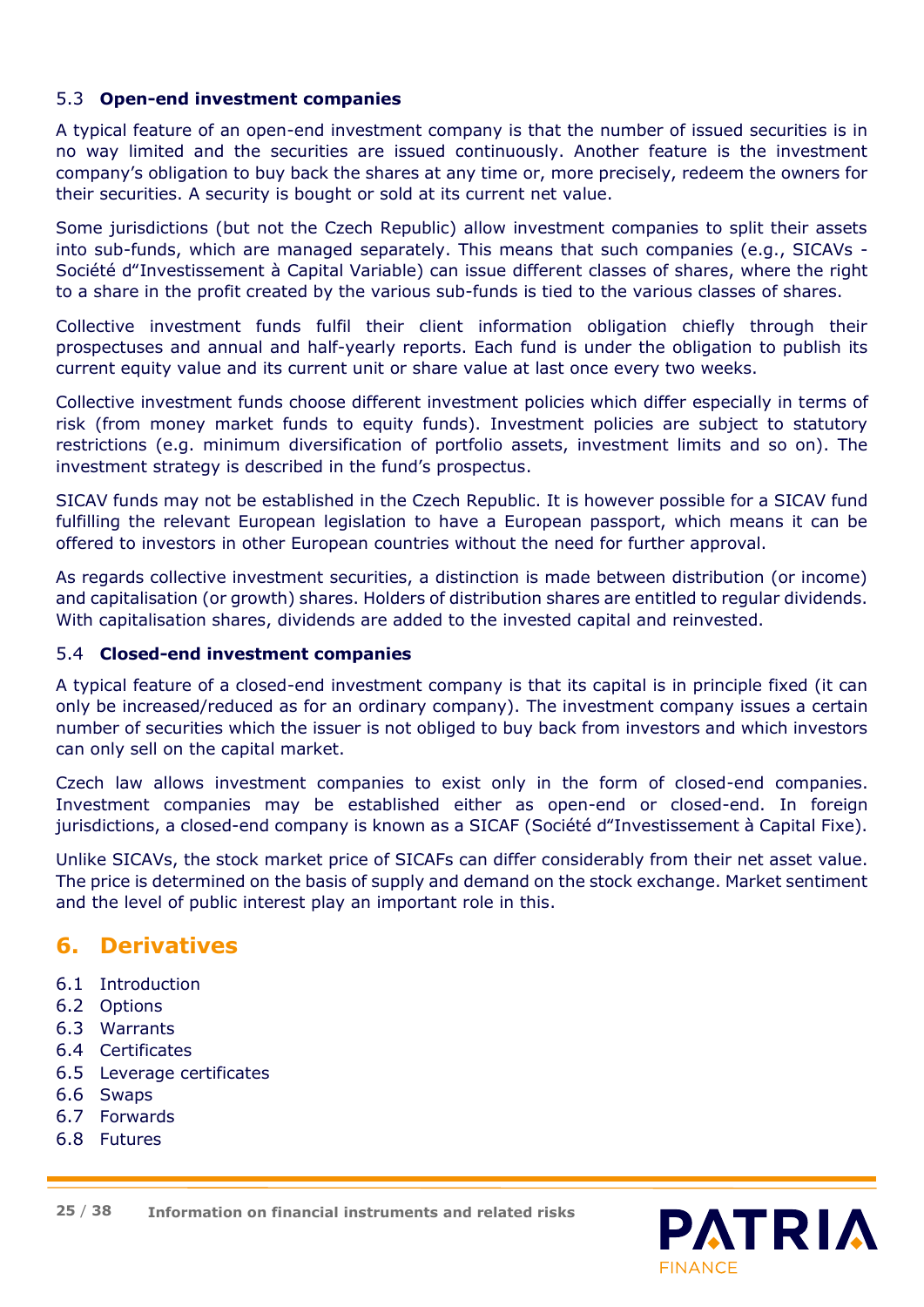# 6.9 Hedge funds

#### 6.1 **Introduction**

Derivatives are financial instruments whose value is derived from the value of the underlying assets. The value of a derivate is also determined by a number of other factors, such as interest rate trends, the term to maturity and the volatility of the underlying asset.

Derivatives are useful as a tool for managing market risk. Derivatives need no or just a small initial net investment that is a fraction of what other kinds of instruments would require. Derivatives are negotiated and settled at a future date, with the agreed term to maturity being longer than in the case of spot operations.

Derivatives are flexible instruments that allow for a quick response to certain market conditions and that are used:

- to safeguard a portfolio against certain market risks
- to enter a specific position pending direct investment at a later stage
- to speculate on a specific market movement.

However, despite the mentioned benefits, investing in derivatives is risky and is not appropriate for every investor. If investors do not fully understand the transaction conditions and the extent of potential losses that can equal, and in certain cases exceed, the investment, they should refrain from such transactions. Investors should be aware that when trading futures contracts and writing options, the transaction risk is not limited to the account value and can even exceed it. Investing in derivatives is only appropriate for individuals that are well-versed in the capital and financial markets.

Although the initial investment in a financial derivative may be small (if any), even a negligible change in market conditions can lead to a substantial fall or rise in the value of the financial derivative (leverage effect) and a marked discrepancy between the amounts paid by the parties to a concluded financial derivative. Depending on the market position and the direction that the market is taking, the leverage effect may be either disadvantageous or advantageous for the investor. The risk ensuing from the financial derivative is usually not limited.

Investing in derivatives is risky. The experience, intentions, financial resources, regulatory framework and other relevant circumstances pertaining to the investor should all therefore be thoroughly assessed.

The size of the risk, expressed as a ratio of possible loss to nominal value, varies depending on the category of derivatives. Derivatives with the highest risk are loan derivatives. Here the risk lies in the change to the credit risk of the debtor (e.g., the issuer of a debt security), i.e., a change in riskbearing interest as well as in risk-free interest or the exchange rate. The risk then rises successively according to the size of the commodity risk, equity risk and currency derivative risk. Interest derivatives are the least risky. Here the risk lies in the change in the risk-free interest rate.

Another important factor to consider is the place where the respective derivatives are traded. The conditions of over-the-counter (OTC) derivatives have not been standardised. For this reason, you should carefully review – perhaps also with the help of your financial or legal advisors – the contractual terms and conditions of each derivative that you plan to invest in. A disadvantage of OTC markets is poor transparency, as contracts between partners are agreed in private. Conversely, the advantage of stock exchange markets is high transparency, as contractual conditions and prices

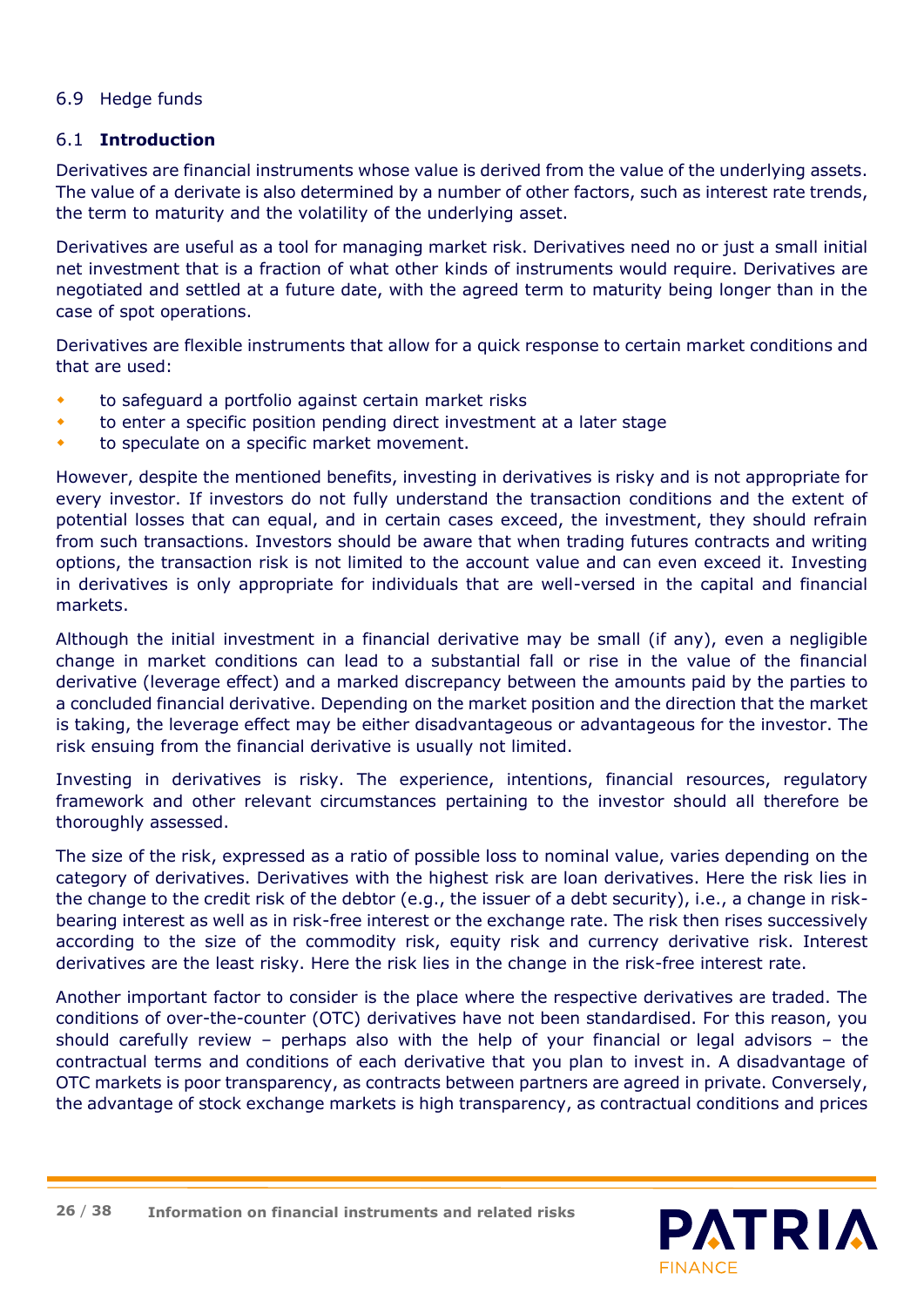are public. Another advantage of stock exchange markets is the marked-to-market system, which eliminates the partners' credit risk.

# 6.2 **Options**

### A. Description

An option is a contract between a buyer (holder) and a seller (writer) establishing the right to exchange the underlying assets at a certain date in the future.

A distinction is made between:

- call options, which give the holder the right to buy a specific quantity (set out in the contract) of a financial asset (the underlying asset) at a predetermined price during a predetermined period (the life of the option) or at a specific time. The other party – the seller – undertakes to deliver the agreed amount at the strike price if the holder exercises his right.
- put options, which give the holder the right to sell a specific quantity of a financial asset at a predetermined price during a specific period or at a specific time. The other party – the buyer – undertakes to buy the agreed quantity at the strike price if the holder exercises his right.

An option thus provides the buyer with a right. However, it involves an obligation on the part of the seller, who receives a premium in exchange. The obligation will lapse if the buyer does not exercise his right. In this respect, a distinction is made between European-style and American-style options. With European-style options, buyers may only exercise their right when the contract matures. With American-style options, the right may be exercised at any time during the life of the contract and the seller can be called upon to deliver at any time.

The buyer is entitled to exercise the option or, by not exercising it, to allow it to expire. If the buyer allows the option to expire, the loss from the respective option transaction will equal the total investment in the transaction, including the option premium and the transaction costs incurred. On the other hand, exercising the option means the obligation to settle the option transaction by delivering the underlying assets for an agreed purchase price (in the case of a put option) or by withdrawing the funds necessary to purchase the underlying assets for a pre-agreed price (in the case of a call option), unless the parties to the contract have agreed to financial settlement of the option transaction. When buying an option that allows for the underlying asset to be purchased at a price determined high above its current market value or an option to be sold at a price set well below its current value, one has to realise that the probability of attaining profit from such a transaction is generally low.

The seller in an option transaction generally bears substantially greater risk than the buyer. Although the premium (representing the seller's gains from the concluded option transaction) is determined as a fixed amount, the total amount of the seller's possible losses is not so clearly limited and can substantially exceed the premium if the respective market values of the underlying asset continue to develop to the seller's disadvantage. Should the buyer exercise the option, the seller is exposed to the risk of being obliged to settle the transaction by delivering (in the case of a call option) or withdrawing (in the case of a put option) the respective underlying asset against payment of the purchase price for a predetermined amount, which can differ substantially from the market price prevailing at the time of settlement of the transaction, or to settle the respective difference in cash without delivering the underlying assets.

Options have a specific value and can be traded in the secondary market. Options trading can occur via a regulated market/exchange or over the counter (OTC). OTC transactions are arranged directly between the parties involved.

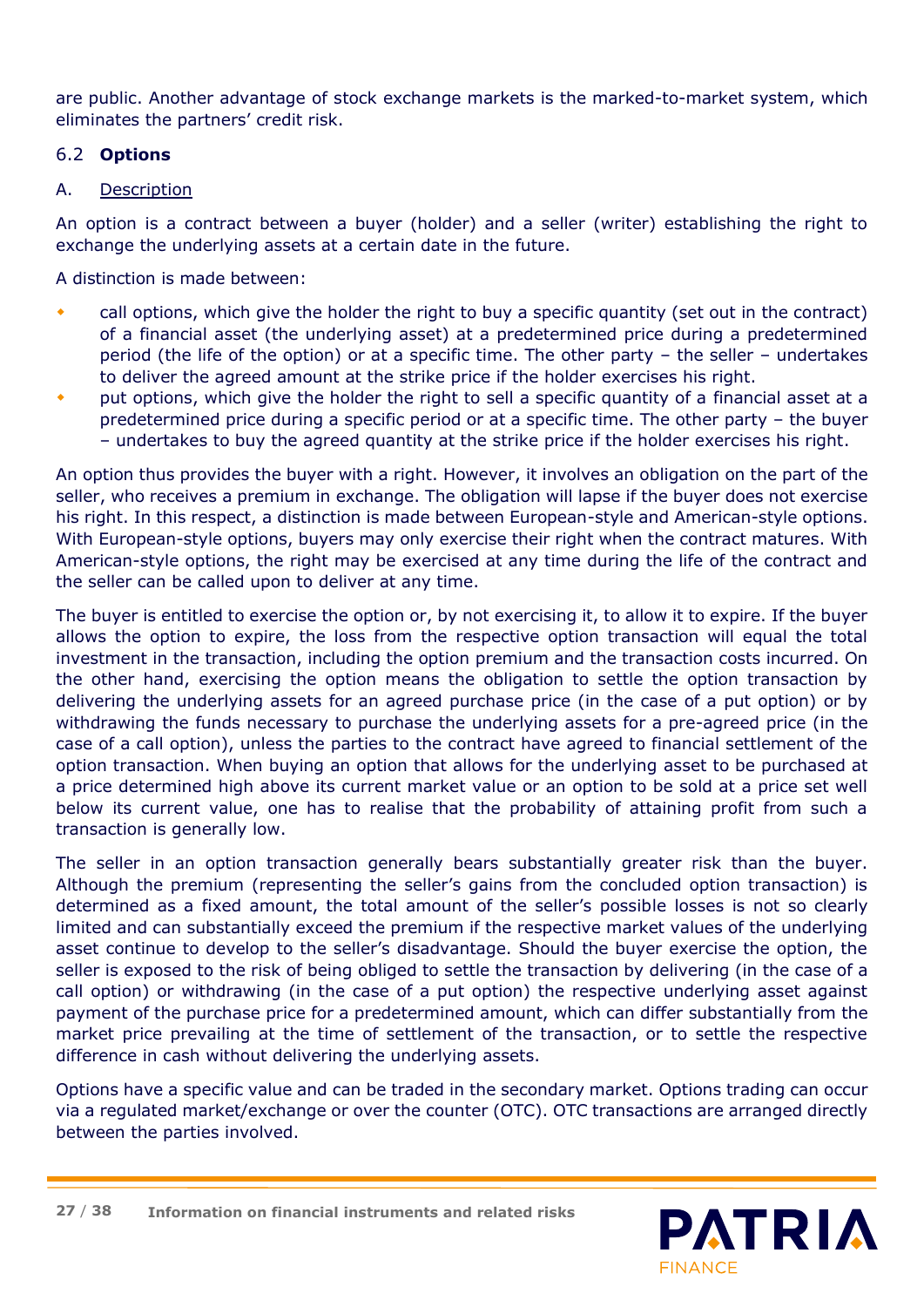To make options easier to trade, the contractual terms (except the price) are standardised in the regulated market (underlying instrument, maturity, strike price). For equity options, the contract always involves a precise number of shares, i.e., the multiplier (e.g. 100), and the strike price is expressed per share.

At any given time, there is a whole range of options series in circulation, with terms of between 3 months and some years and with different strike prices for each term.

Example:

Purchase of Total Call, March 2013 for 55.00 EUR on 28 August 2006 provides the buyer with the right to buy 100 Total shares at a price of 55 EUR per share on Friday, 22 March 2013 (the expiry date).

For this right, the buyer pays an option premium of 2.9 EUR per share – a total of 290 EUR. At that time, i.e., 22 March 2013, Total shares are trading at 53.50 EUR. For the option holder, exercising the right is not advantageous. On 22 March 2013, the holder will exercise the option provided the price of Total shares is above 55 EUR, e.g. 59 EUR, since he can immediately sell the shares purchased at a better price. On an investment of 290 EUR, he will receive 400 EUR, a return of 110 EUR, or 37.9%. He could also have bought 100 Total shares directly. For an investment of 5 350 EUR, he would then have realised a return of 10.28%.

If the share price does not rise above 55 EUR, exercising the option is no longer advantageous and it becomes valueless. So, for the holder of the option the loss is limited to the premium paid and the potential profit is in theory unlimited.

There are options contracts on a number of financial assets: individual shares, stock market indices, bonds, currencies and gold. For each of these underlying assets, various series are traded at any one time, with different strike prices or different expiry dates. The parties may agree that the underlying assets must be delivered in physical form or – this is generally the case, to avoid costs – they may opt for cash settlement on the expiry date.

Options are an investment instrument which can be used for a variety of purposes: to hedge against a market risk, to achieve an additional return (writing options on an existing portfolio) or to speculate on a rise or fall in the price of a financial asset. The risk can be reduced (or increased) by buying and/or selling options in combinations (options strategies).

# B. Strengths

Options can be used to hedge an investment portfolio. Put options offer protection against a fall in the price of the financial assets in an investment portfolio.

Leverage effect. With a fraction of an investment in the underlying asset, the same nominal return can be achieved as with a direct investment in the asset. Expressed as a percentage, a much higher return may be realised with options than with an investment in the underlying security.

Immediate income (premium) when the option is written.

#### C. Weaknesses

Not suitable for all investors. Options are intended for investors who are thoroughly conversant with instruments of this kind and can keep close track of market developments.

Both the buyer and the seller of the option should become acquainted with the type of option transaction (call option or put option) that they plan to invest in and with the specific risks tied to

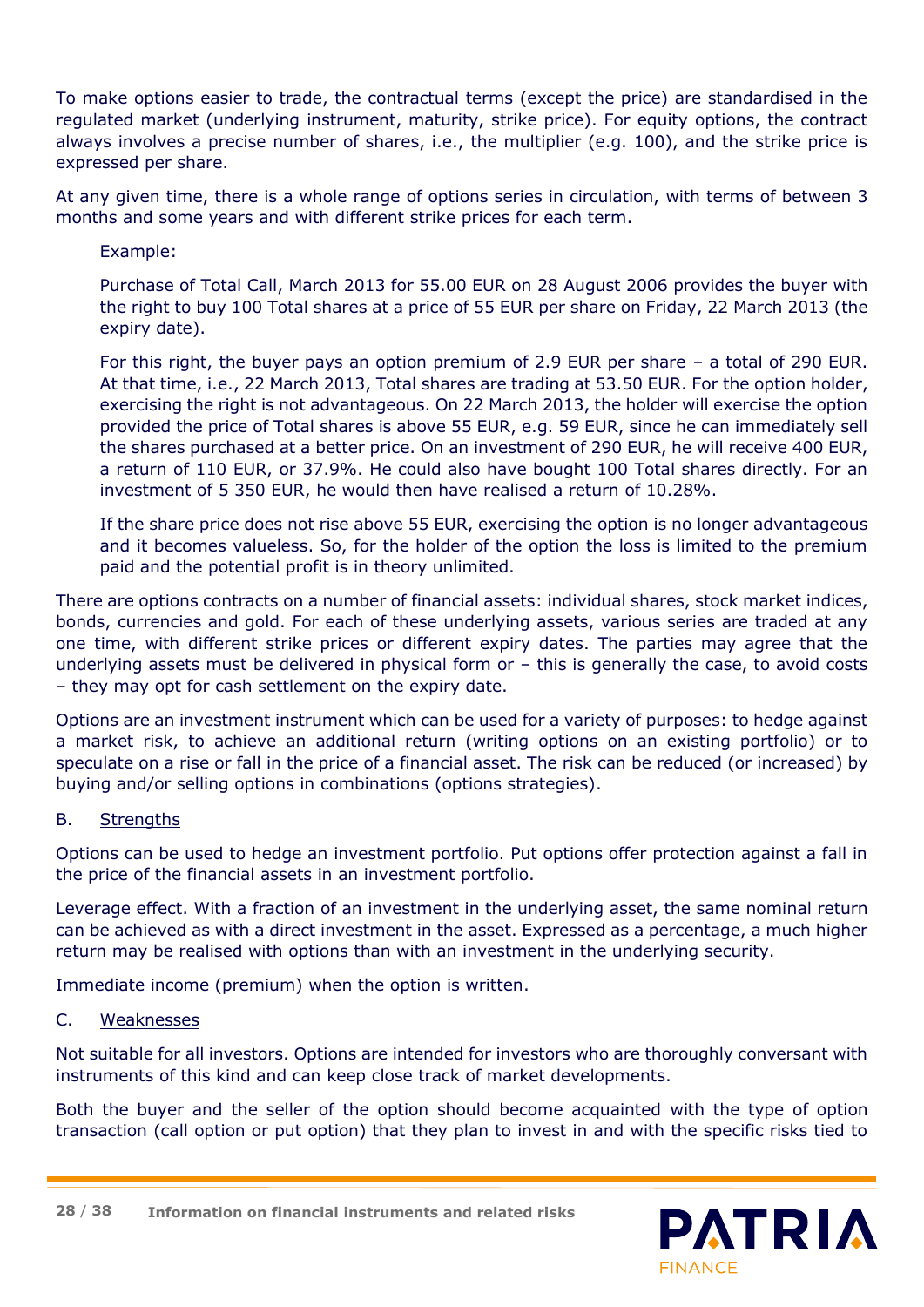the specific type of transaction. They should perform a calculation to ascertain the extent to which the price of the underlying asset (or directly the price of the respective option transaction) could change, so their trade position under the concluded option transaction becomes, or remains, profitable, with account taken of the option premium and all related transaction costs.

When writing a 'naked' option, profit is limited to the premium received. The loss can be considerable and in principle unlimited.

- D. Risks
- 1. Credit risk None for transactions on a regulated stock exchange. For OTC transactions, the risk depends on the counterparty's creditworthiness.
- 2. Liquidity risk Moderate to high for transactions on a regulated stock exchange. Moderate for OTC transactions.
- 3. Currency risk **None for securities in Czech korunas. Low, moderate to high,** depending on exchange rate movements against the Czech koruna.
- 4. Interest-rate risk Moderate to high, depending on the term and structure of the option. Interest-rate fluctuations have both a direct influence on the price of options and even an indirect influence due to their impact on the underlying securities.
- 5. Price volatility High. Depending on the underlying assets, the option could lose all its value.
- 6. Other risks Low to high. When an option is being written, the obligations taken on may be disproportionate to the premium received and should be proportionate to the position in the underlying asset in the portfolio.

# 6.3 **Warrants**

# A. Description

Warrants fall under financial derivatives and are considered high risk securities. In terms of their nature and the way they are valued and traded, they are similar to options, with certain restrictions pertaining chiefly to the writing possibilities. Warrants are thus securities that give the holder the right to acquire (call warrants) or sell (put warrants) a predetermined quantity of the underlying asset (share, share index, currency, commodity) for a predetermined price (strike price) on a fixed date (European type) or during the term of the warrant (American type). If the right holder (investor) decides to exercise his right, his counterparty (warrant seller – issuer) has to meet his obligation to sell or his obligation to buy the underlying asset in question for a predetermined price. These are thus option certificates.

Actual performance, that is the purchase or sale of the underlying asset for the exercise (strike) price, is not practiced in reality. Instead, the issuer pays the warrant holder the difference between the strike price and the actual rate of the underlying asset. The investment will be profitable if the price of the underlying assets is higher than the strike price of the warrant, with it being necessary to deduct the purchase price of the warrant.

The basic feature of a warrant that so attracts investors is the possibility to make use of financial leverage. When utilising the leverage effect, an investor purchases a warrant for much less than he would if he had to purchase the underlying asset directly. A warrant responds strongly to changes

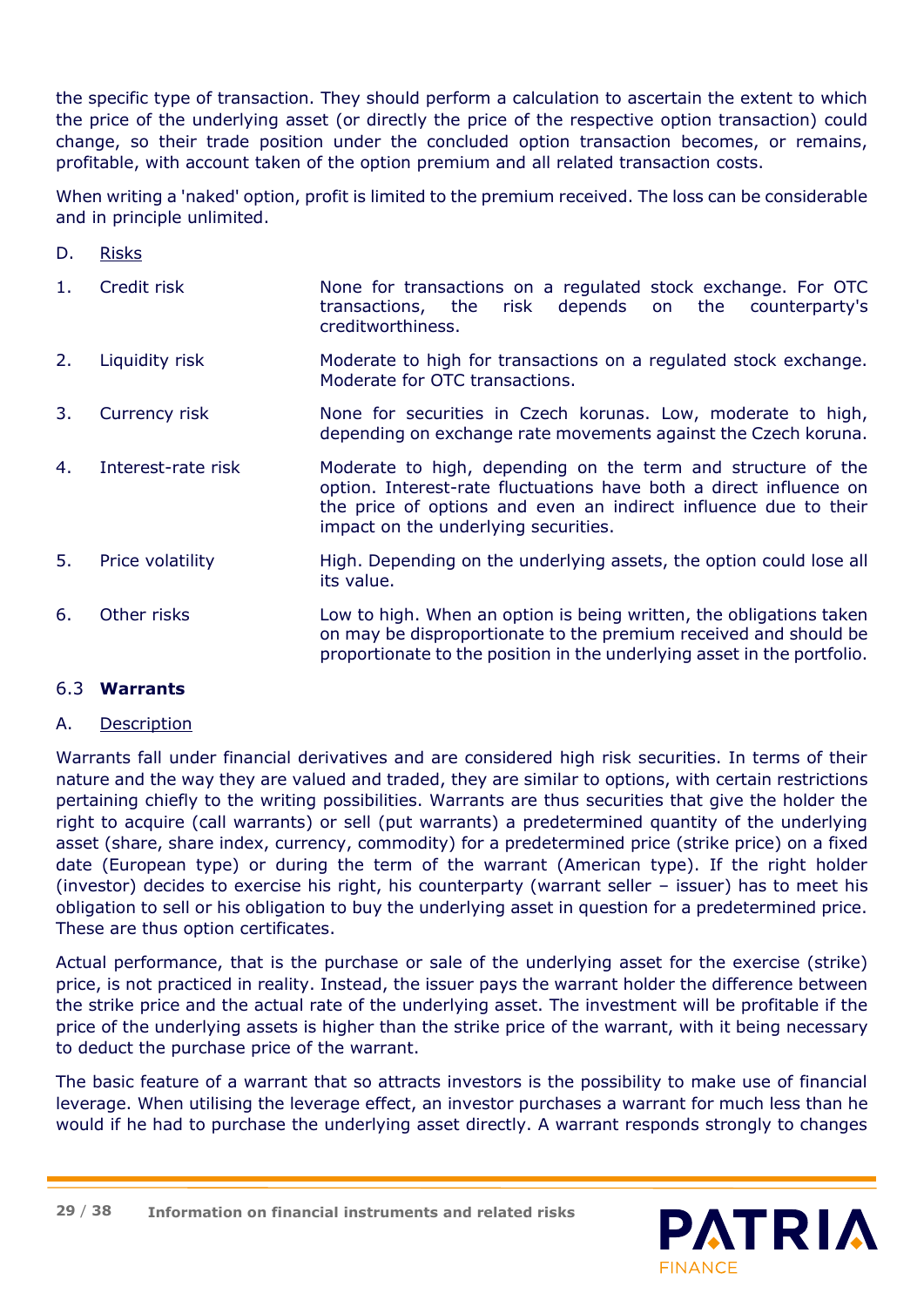in the rate of the underlying asset. This, on the one hand, means greater profit and, on the other, a greater risk of loss. The leverage effect affects a warrant in both directions. The greater the leverage of the warrant, the riskier the investment. In certain cases, this development could even lead to a complete loss of the invested capital.

The yield from investing in warrants cannot be determined in advance. In any case, this instrument should only be a part of the portfolio of an investor who is able to identify and assess all of the risks. Warrants may be issued independently or attached to a security (usually a bond).

The warrant price depends not only on the value of the underlying assets and strike price (the difference between the two is determined by the intrinsic value of the warrant), but also on the time to maturity of the warrant. This period determines the time value of the warrant, which decreases over time. The closer the expiration date, the faster the value falls, reaching zero at maturity. A high time value can mean a higher rate risk. For the above reasons, investing in warrants with a high value just before expiration is very risky. We principally do not recommend purchasing a warrant immediately prior to its expiration.

As warrants are traded on stock exchanges or OTC markets, their price is also influenced by investor supply and demand, volatility of the underlying asset or the interest rate. The purchase of a warrant with high volatility means an expensive investment and is thus highly speculative. The higher liquidity risk stems from the fact that warrants are generally issued in a smaller quantities. This can lead to especially high fluctuations in the rate of certain warrants or to problems executing orders.

Failure to exercise the rights tied to a warrant or a drop in the value of the underlying asset to below the strike price of the warrant leads to a total loss of the investment.

Warrants are issued by major global banks (e.g. Commerzbank, Deutsche Bank, Raiffeisenbank, and Sal. Oppenheim), which also stipulate the conditions of the warrant in the prospectus. These institutions are obliged to publish buy and sell quotes at the time of trading. This ensures market liquidity.

Warranty may be issued on various kinds of underlying assets. Investor thus can participate in the development of the value of the shares (domestic and foreign), share indexes, foreign currencies or commodities. The Stuttgart derivatives exchange EUWAX or the Frankfurt Zertifikate exchange offers over 300 000 warrants. Investors can chose various warrant strike prices or maturity dates with regard to a specific title.

#### B. Strengths

An interesting feature of warrants is the leverage effect, which allows for a much smaller investment than a direct investment. The price of a warrant is derived from the price of the underlying asset. The leverage affect however means that a small percentage change in the rate of the underlying asset leads to a substantial change in the value of the warrant. This applies to profits as well as losses.

The price of warrants are usually in cents or EUR, which makes them available to small investors and private clients as well.

As in the case of options, warrant holders know their total risk exposure in advance (unlike issuers as the sellers, who can incur unlimited losses from such transactions).



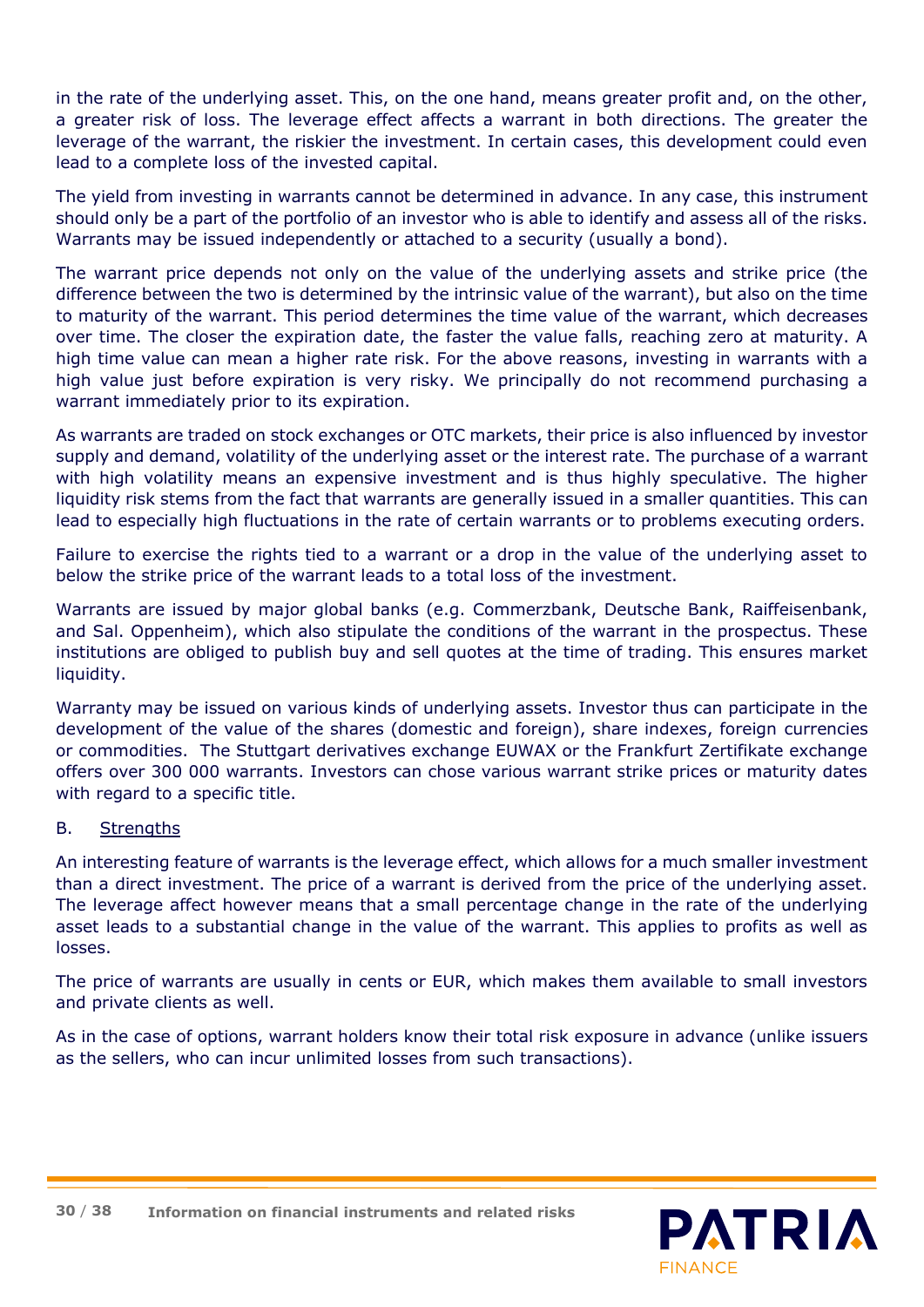#### C. Weaknesses

A warrant may expire without any value if the value of the underlying asset falls below the strike price of the warrant.

The stock market price may differ considerably from the theoretical value of the warrant.

Often, the liquidity of the secondary market is limited, as warrants are usually issued in small quantities. This can be caused by substantial exchange rate fluctuations or problems with the complete execution of the order.

- D. Risks
- 1. Credit risk The risk is that the issuer may become insolvent and not be able to meet his obligations. In such case, the investor may even lose all invested capital.
- 2. Liquidity risk Moderate to high. Liquidity is usually not very high, since the volumes traded on the secondary market are often low. Liquidity then comprises chiefly the buy and sell quotes of the company issuing the warrant. The volume, stability and the price spread of such quotes are not enforceable by the warrant holder; furthermore, they can change over time even to the detriment of the issued warrant, impacting its liquidity and value.
- 3. Interest-rate risk Moderate to high, depending on the term and structure of the warrant. Interest-rate fluctuations have both a direct and indirect influence on the price of a warrant due to their impact on the underlying asset.
- 4. Price volatility Moderate to high. Depending on the underlying assets, a warrant could lose its entire value. The warrant value also influences the life span of the warrant. This leads to the time value of a warrant changing daily, and its exchange rate can fall even if the value of the underlying asset does not change. The shorter the time to maturity of the warrant, the lower the time value of the warrant, becoming zero on the maturity date. A high time value can mean a higher rate risk.
- 5. Leverage risk May be moderate to high. The value of the warrant responds to changes in the value of the underlying assets by fluctuating widely, depending on the parameters of the warrant. This is the basis for a substantial yield but also heavy losses. As the maturity of the warrant draws near, the leverage effect goes up.
- 6. Currency risk Average to moderate. According to the currency in which the underlying asset is traded, warrant value may depend on mutual exchange rates. This may either work in favour of the value of a warrant (the currency that the warrant is traded in weakens against the currency that the underlying asset is traded in) or against it.
- 7. Leverage effect risk Average to moderate. As a warrant is tied to a specific underlying asset, the value of the warrant is dependent on the development of the underlying asset. The risk related to the underlying asset is then exponentially reflected in the risk of the warrant through the

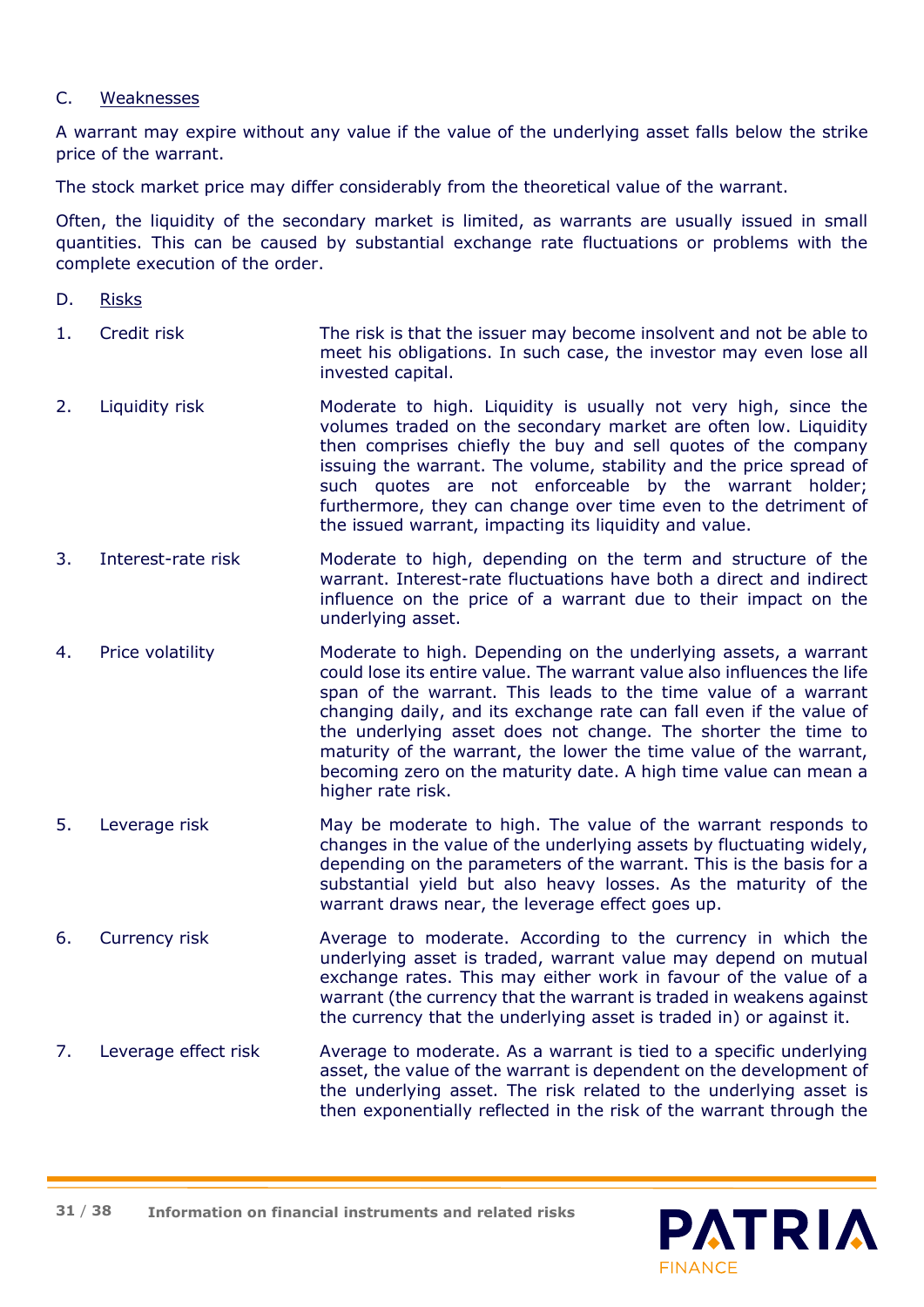leverage effect. In extraordinary case, this can be the reason for all funds invested in a warrant being lost.

# 6.4 **Certificates**

#### A. Description

Investment certificates are modern structured products. They represent an alternative to investments in shares or bonds. From the legal perspective, certificates are debentures. This means that the issuer can temporarily use the investor's funds.

The underlying asset – which can be individual shares, share indexes, share baskets, bond indexes, currencies or commodities – form the basis of certificates. This means that the price of a certificate is always dependent on the price of the underlying asset. This, however, depends on the type of certificate and the degree to which the price of the underlying asset is reflected in the price of the certificate. If a certificate is issued for shares, the holder has no shareholder rights; of course, certain certificates represent the right to the payment of dividends.

Trading takes place on a stock exchange or directly with the issuer. The most familiar issuers are reputable German and Austrian banks (e.g., Deutsche Bank, Commerzbank, Sal Oppenheim and Raiffeisenbank), Hundreds of thousands of various certificates are offered on derivatives exchanges at this time. Certificates usually have a maturity of a number of years. Most recently, open-end certificates with unlimited maturity have begun to be issued.

Discount certificates, for instance, are popular among investors. These certificates are investment instruments whose value depends on the value of the underlying asset, e.g., share index. When bought, the issuer provides a discount to the investor; the investor's risk is limited to a predetermined maximum amount known as a cap.

# **Types of certificates**

- Index
- **Bonus**
- **Discount**
- Guaranteed
- Outperformance
- And others (new products combining basic types and specific conditions for payment of the premium or a refund of the deposit made are being developed constantly)

#### B. Strengths

- **Transparency**  the price can usually be verified with the broker or directly with the issuer in real time.
- **Liquidity**  the issuer undertakes to set the buy and sell price on a continuous basis, thereby guaranteeing that the market continues to function. Limits to this obligation are specified in the prospectus.
- **Universality**  certificates allow profit to be generated from a growing, falling or stagnating market.
- **Flexibility**  the minimum quantity that can be traded is generally one piece, which is attractive to smaller investors.
- **Favourable costs** for a majority of certificates, there is one fee for buying or selling, so trading is cheaper than investing in individual shares or funds

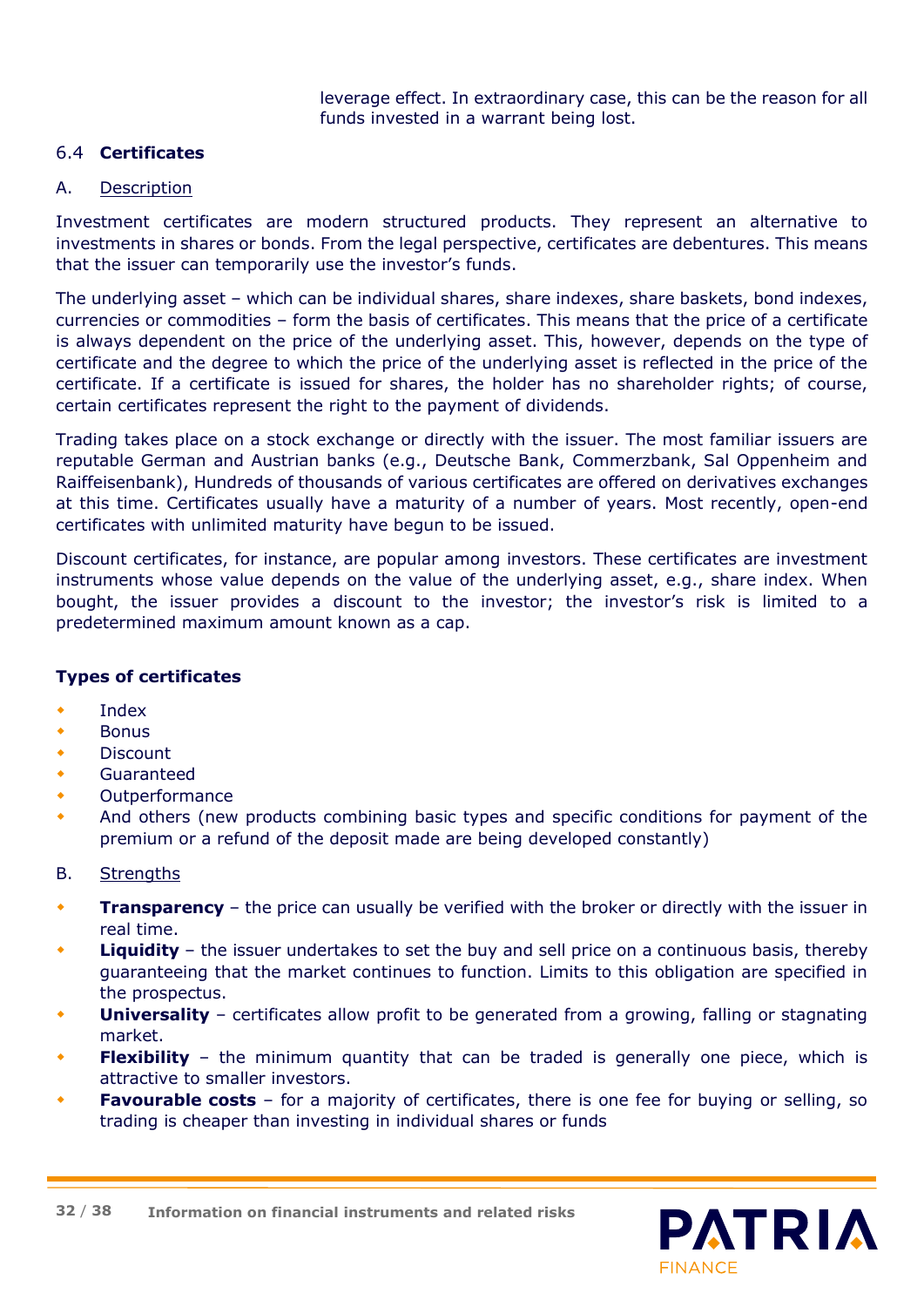# C. Risks

- 1. Investment risk Low to high according to the specifications of the certificate in question. The risk increases with the price paid as a premium for exercising the price benefits at the time of maturity of the certificate.
- 2. Liquidity risk Certificate liquidity is guaranteed chiefly by the issuer by providing continuous buying and selling quotes. The volume, stability and spread of the price of these quotes is not enforceable by the certificate holder, however; furthermore, the risk can change over time to the detriment of the issued certificate with an impact on its liquidity and value.
- 3. Underlying asset risk Commodities in particular can have an intangible underlying asset constituting financial futures contracts. In such case, the costs of rolling between the various contracts can cause the value of the certificate to fall if the price of the commodity stagnates. In extreme cases, the issuer can suspend trading of the certificate and pay out the current value to holders.
- 4. Currency risk As in the case of other investment instruments, each certificate issued in a foreign currency is subject to this risk, and thus the risk is variable.

# 6.5 **Leverage certificates**

# A. Description

Leverage certificates (sometimes termed knockout or turbo certificates) are based on the principle of margin trading; they are therefore categorised as very high risk investment instruments. The certificate issuer finances a certain part of the value of the underlying asset himself; the rest is financed by the investor. This part is also the price of the certificate. The result is a financial leverage that multiplies profits as well as losses. A fundamental parameter for determining the value of a certificate is the strike price.

Another important attribute tied to these investment instruments is the knock-out limit. In the case of a long certificate (the investor bets on growth), if the value of the underlying assets falls below this limit, the life of the certificate is terminated and the investor is paid out the remaining value (provided the structure of the certificate allows for this). In the case of short certificates (the investor bets on a drop in value), the knock-out limit is set in the opposite direction and the same situation occurs if the underlying assets hits this value.

The strike price is not constant over time (in the case of leverage certificates with unlimited maturity). It is increased by the daily interest charged to the investor by the issuer from the amount financed by him. Therefore, if the price of the underlying assets were constant over time, the value of the certificate would fall. The knock-out limit is set at a distance from the strike price by a % stipulated by the issuer, and even this limit gradually increases (in the case of long leverage certificates) or decreases (in the case of put certificates). It is easy to calculate the leverage. It is determined as the ratio of the value of the underlying assets to the certificate price.

With regard to the above, the probability that all invested capital will be lost is high, in the case of higher financial leverages and even in a very short timeframe. At the same time, however, turbo certificates offer a high profit potential.

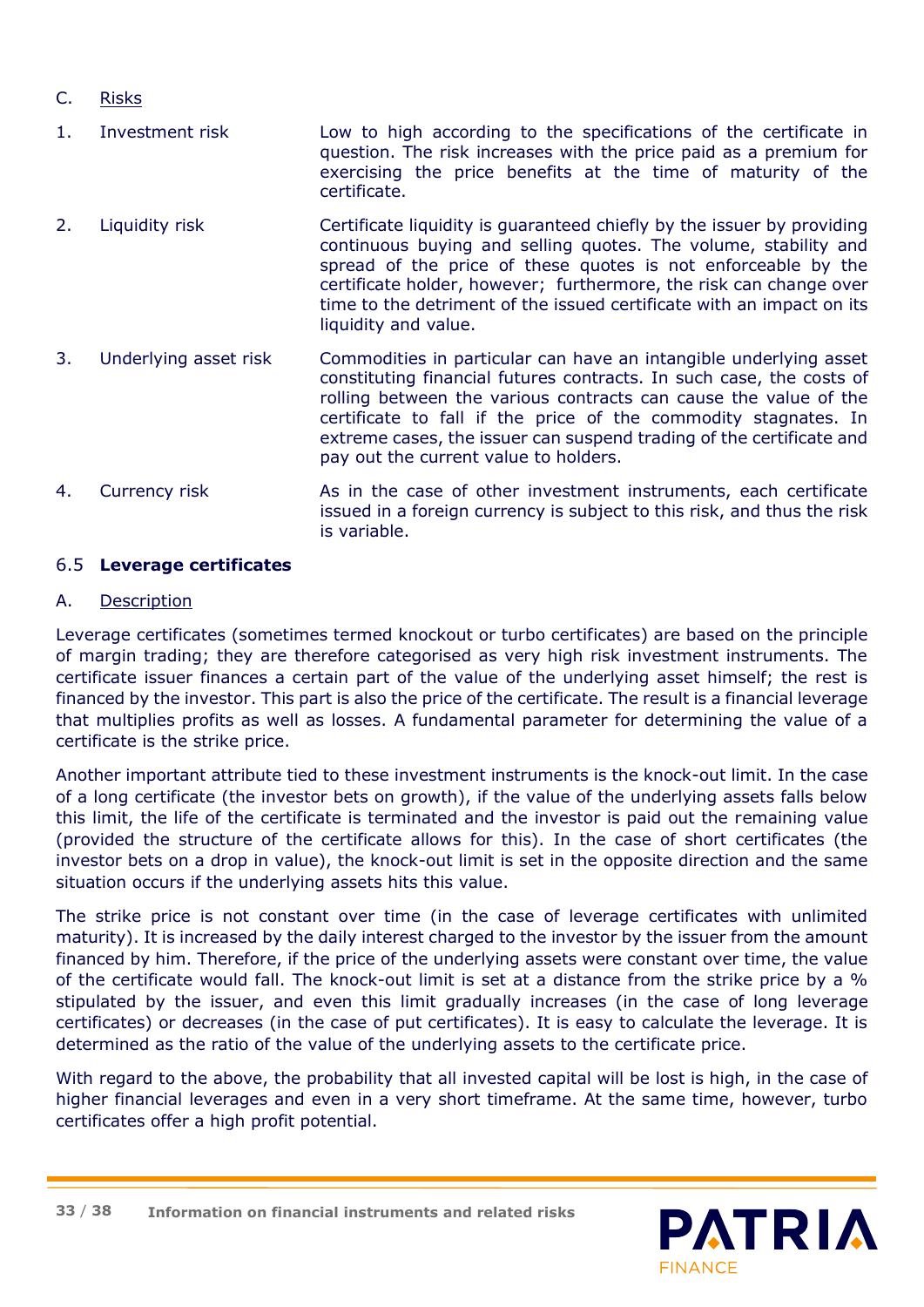In the case of turbo certificates, smaller quantities can be issued, which means greater liquidity risk. This can lead to substantial fluctuations in the rate of individual turbo certificates, especially near the knock-out limit. If the knock-out limit is reached, the invested capital is lost completely.

The turbo certificate rate is influence by a host of factors, especially the value of the underlying asset and the size of the financial leverage (external financing). This means that even if the underlying asset does not change, the turbo certificate rate may fall.

- B. Strengths
- **Transparency**  due to the simple structure, the investor can easily calculate the approximate price of the leverage certificate depending on estimates of the future price of the underlying asset.
- **Broad spectrum of underlying assets**  these can be shares, share indexes, foreign currencies or commodities.
- **Zero time value** leverage certificates have none (unlike warrants); thus only the value of the underlying assets affects the price of the certificate. Contributing to the long-term fall in the value of a certificate, however, is financing, which is covered by the issuer and reflected in the market price.
- C. Risks
- 1. Risk related to The same as for leverage certificates. See above. certificates generally
- 2. Leverage risk The value of the leverage certificate responds to the value of the underlying assets even by a several-fold change that depends on the parameters of the leverage certificate, especially the distance of the strike price from the price of the underlying asset. This is the basis for a possible substantial yield, but also heavy losses.
- 3. Knock-out limit If the knock-out limit is reached prior to maturity, the validity of the leverage certificate is terminated and the certificate become worthless or the residual value is paid out (determined under predefined conditions). Just a single transaction executed for a price equal to the knock-out limit on the respective underlying assets at a specified trading hour is sufficient to activate the knockout limit.

#### 6.6 **Swaps**

Swaps are agreements between two parties on exchanging future payments from the underlying asset, such as dividends or rate changes in shares prices or share indexes, interest payments from bonds or loans or changes to commodity prices.

Swaps are used in part to manage risk and to speculate and especially to reduce transaction costs, in which case the advantage is taken of the fact that domestic entities have access to their home market at better interest conditions than foreign entities do, and so they offer these more advantageous conditions to each other.

Swaps are negotiated by both parties individually, which makes them OTC transactions.

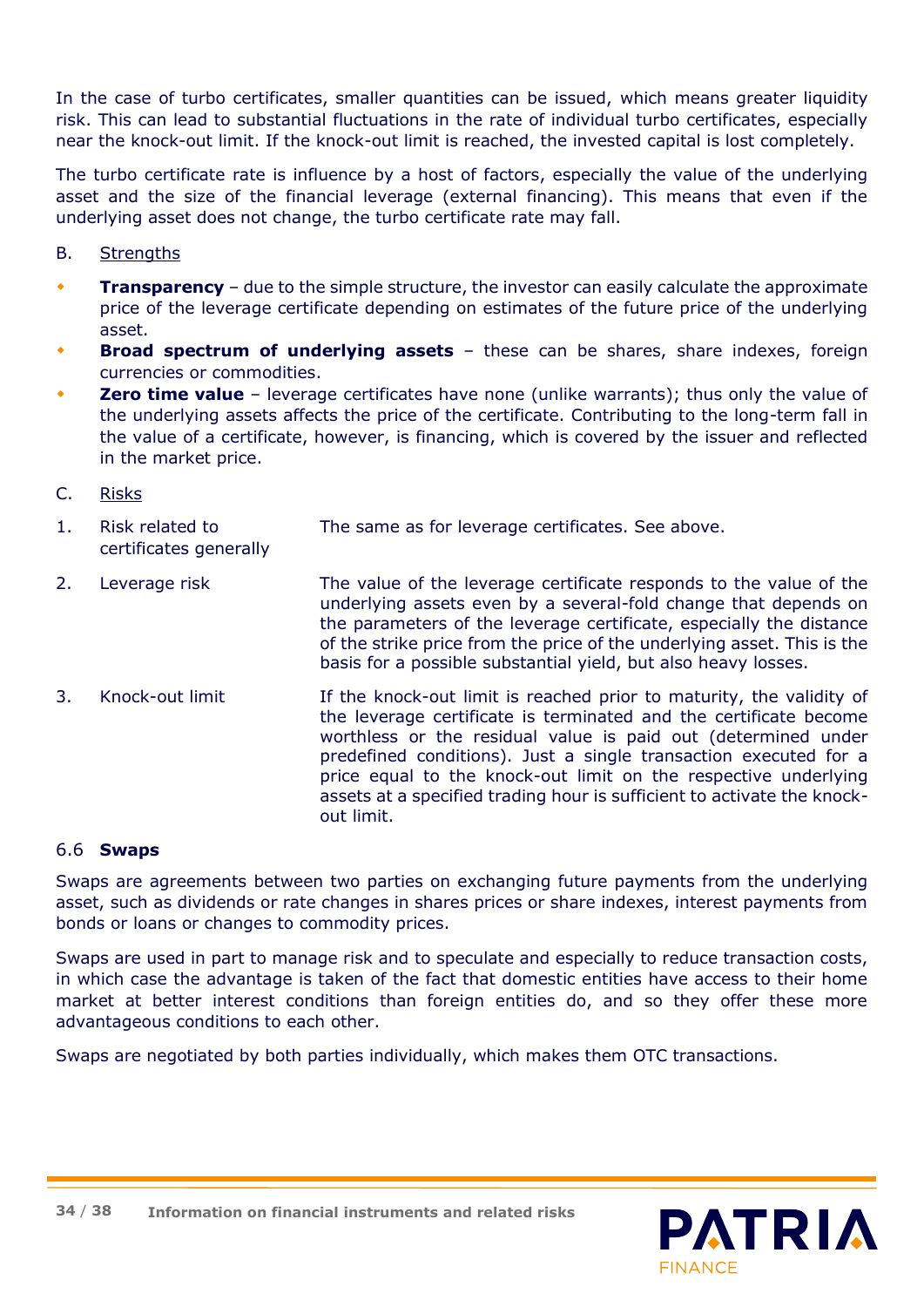# 6.7 **Forwards**

#### A. Description

Forwards are non-standardised time contracts that are fully binding on both parties, who negotiate the specific conditions of transactions individually. As such contracts are not standardised, they are traded chiefly outside the market (so-called OTC derivatives).

Unlike futures transactions, forwards are executed physically, that is the underlying assets are delivered.

Practically speaking, this is a contract for the exchange of underlying instruments on a certain future date. Forward transactions can be split into interest, share, commodity and currency transactions. A fixed amount in cash in one currency may be exchanged for a hitherto unknown (variable) amount in cash or for a bond, credit facility, deposit or loan (interest or credit forward), or a fixed amount in cash in one currency may be exchanged for a fixed amount in a different currency (currency forward), for an equity instrument (equity forward) or for a commodity instrument (commodity forward).

A forward price states for how much an underlying instrument is bought or sold on a specific date in the future. The forward price can be higher (forward with premium) or lower (forward with discount) than the actual market price of the underlying instrument, depending on the transaction costs and market expectations as to the how the price of the underlying instrument will develop.

Forward rate agreements, or FRAs, are the most well-known kind of forward transactions. These allow for the interest rate to be fixed for a specified period of time. The contractual parties exchange the differences in the interest rate agreed in the FRA and the actual market interest rate, thereby guaranteeing stable interest payments from their variable, interest bearing debt or receivables. The FRA purchaser thus hedges his variable interest-bearing debt against growing interest rates; the FRA seller in turn hedges his variable interest-bearing receivables against falling interest rates.

#### B. Strengths and weaknesses

The advantage of forward transactions is their flexibility, which is due to the fact that the contractual parties can agree on the specific conditions of the transaction themselves (that is on the amount and date of delivery of the underlying asset). This "tailoring" of course also reduces the liquidity of such contracts.

#### 6.8 **Futures**

# A. Description

Futures are understood as standardised financial derivatives that represent a bilateral agreement between two parties based on which the buyer is obligated to buy the underlying assets on the maturity date for the corresponding price and the seller is obligated to sell the underlying assets under the same conditions (a fixed transaction). Most futures are liquidated before maturity, where instead of delivering the underlying asset, the contract is settled in cash. The underlying assets may be commodities (gold, silver, corn, wheat), financial assets (shares, bonds), indexes, interest rates, energy (crude oil, natural gas) or currencies.

The major characteristic of futures is that they are formally standardised. The conditions which futures must fulfil are explicitly defined, in respect of both the quantity and quality of the product involved and the time of delivery. Contracts generally have a specified month (mostly March, June,

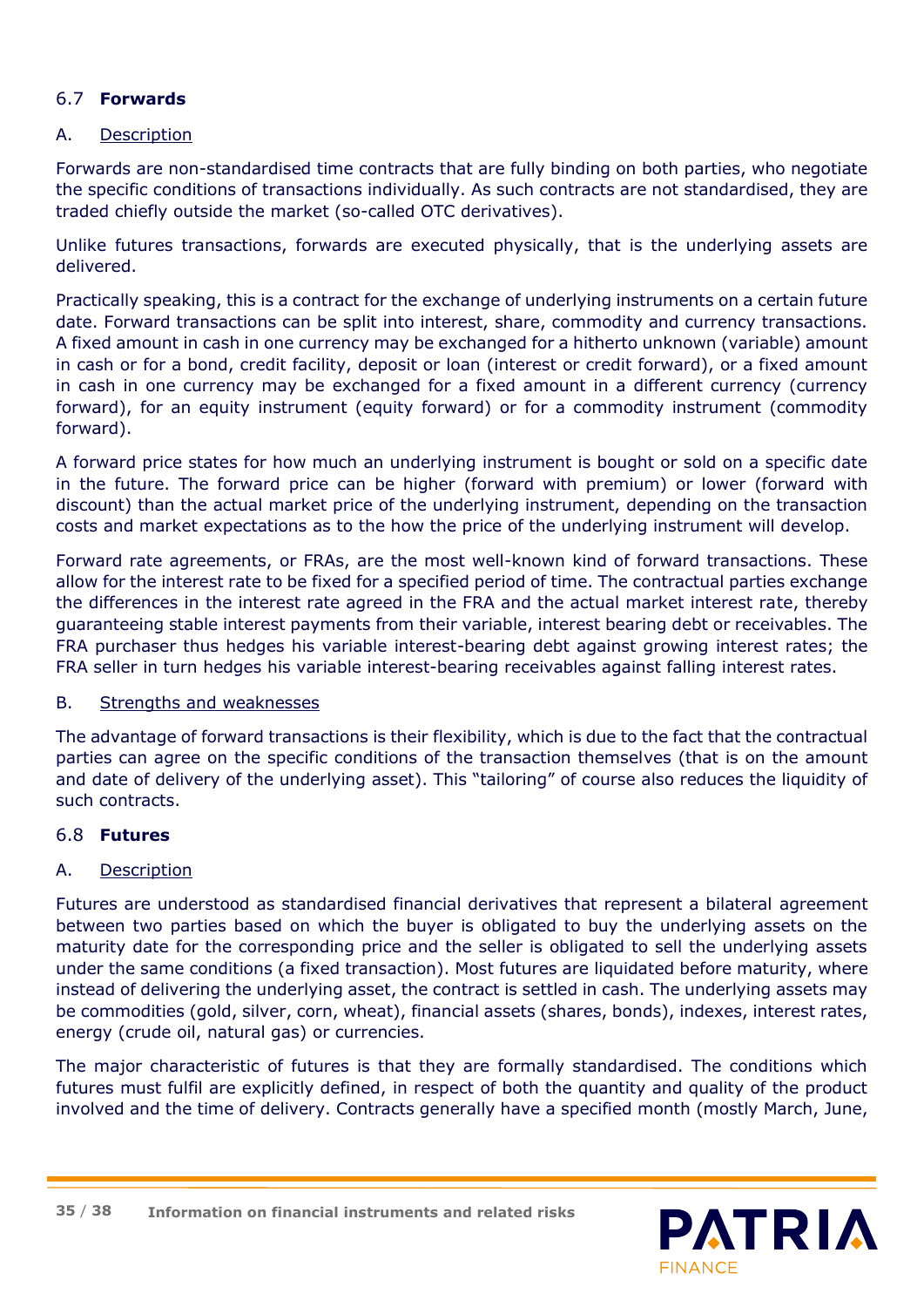September or December) for delivery. Futures contracts are seldom held until maturity. Transactions with futures are carried out exclusively on the regulated markets (stock exchanges).

It is possible to speculate on their rise or fall, with the prices of futures usually differing only marginally from the actual prices of the various underlying assets. They are also used for hedging.

Futures are marked to market daily. The difference between the current price and the previous day's price is the variation margin. The obligations of a clearing house member of a futures exchange stemming from the variation margin are imposed through margin calls. When futures are bought or sold, a margin deposit (initial advance) has to be paid first. This deposit serves to cover losses that may occur as a result of open positions. If a clearing house member of a certain futures exchange sees positive developments in the price of the underlying instrument, an amount equal to the variation margin is released. A similar system is in place between the clearing house member and the customer.

The clearing house guarantees that the obligations under futures contracts are met, especially through the initial margin and maintenance margin based on daily settlement. If the margin based on the clearing house's calculation is not sufficient, the investor is obligated to deposit additional security based on his broker's request (a margin call). However, as the investor at the time of negotiating the futures contract does not pay the full amount of the underlying instrument but only the margin, which constitutes only a small part of the market value of the underlying asset, his position is high risk and a leverage mechanism is possible. A small percent change in the value of the underlying instrument can result in a greater percent change in the value of the additional margin.

The main difference between futures and forwards is that marking to market or settlement of profits or losses from a futures contact takes place on an ongoing basis (usually daily) and not at one time. Another difference between futures and forwards is that the conditions of a futures contract are standardised and that futures are traded only on special exchanges and not on OTC markets. The contract conditions, including standardisation of the underlying instrument, is determined in detail by the exchange on which the contract is traded.

# B. Strengths

Futures are first and foremost instruments used to hedge the value of a portfolio. For instance, an investor wishing to hedge the value of his bond portfolio against the negative effects of an expected rise in interest rates may sell futures. The profit made on the sale will more or less offset the loss resulting from the fall in the price of the bonds.

It is possible to profit with futures on both the rising and falling value of the underlying asset even at relatively limited cost (initial deposit and daily variable deposits).

The futures market may offer an attractive alternative to spot buying and selling. By buying and selling futures, investors can determine their buying and selling prices for the underlying asset in the future, independent of how the prices actually develop.

#### C. Weaknesses

Like options and warrants, futures are intended for experienced and qualified investors who are well acquainted with the system in place for their trading and who keep close track of developments in the financial markets. They are sophisticated financial management instruments intended first and

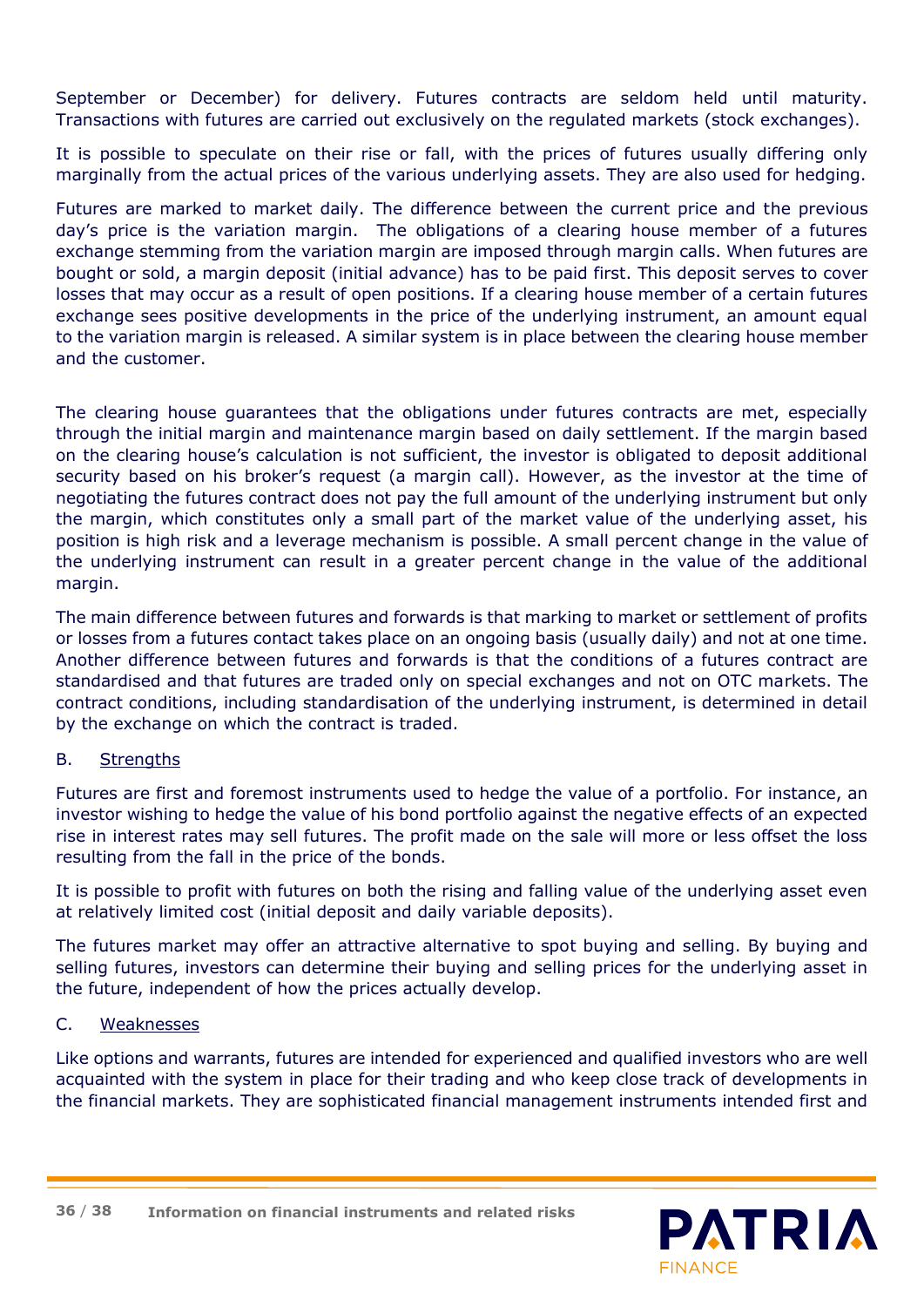foremost for institutional investors such as insurance companies, pension funds, trading and industrial companies and individuals with large portfolios.

The leverage risk results in greater profits but also heavier losses compared with a direct investment in the underlying asset. If the value of the underlying asset develops unfavourably, the investor has to deposit additional funds on his account. If he fails to do so, the broker is authorised to utilise funds from the margin deposit in full.

A full hedge is never possible, since the contracts are standardised.

Some futures holders may be unpleasantly surprised to learn that securities brokers are authorised to sell or buy futures (but also other derivatives) on the customer's account if the price reaches or exceeds a certain limit (stop order). The objective is to minimise losses in cases where the price of the futures moves contrary to the customer's position.

- D. Risks
- 1. Credit risk None. A clearing house guarantees settlement on the regulated exchange. A clearing house acts as counterparty for the buyer and seller.
- 2. Liquidity risk Low. Futures are easily negotiable on the organised exchanges as the market creator undertakes to set the purchase and sale price continuously, thereby ensuring that the market functions.
- 3. Currency risk None for securities in Czech korunas. Low, moderate to high, depending on exchange rate movements against the Czech koruna.
- 4. Interest-rate risk Moderate to high for interest-rate futures, low for equity futures.
- 5. Price volatility Moderate to high. Depending on the underlying assets, a futures contract could lose all its value.

#### 6.9 **Hedge funds**

#### A. Description

Hedge funds invest in all financial and commodity instruments and in almost all markets; for this reason, it is chiefly up to the fund manager to choose the strategy and decide on the results of the funds. The risk posed by hedge funds increases when the use of loans to run the investment strategy increases, such as loans to buy securities, which can result in a significant leverage effect.

The manager will often have a stake in the fund or receive performance-linked remuneration himself, which boosts his involvement and motivation. The aim is to achieve and maximise an absolute return, regardless of market circumstances.

"Traditional" investment undertakings, especially investment companies and investment funds, invest (buy) securities (shares, bonds, options, etc., depending on the investment strategy) using the final investors' funds. They take a long position in the market, which means they will achieve a positive investment result if the underlying securities go up in value. With hedge funds, however, the manager can also sell securities which the investors do not have, in the hope of buying them back more cheaply at a later date. He takes a short position in the market and will achieve a positive investment result if the underlying security goes down in value. The sale of securities always produces additional cash, which may be re-invested and create an additional return, thus forming the basis of a leverage effect.